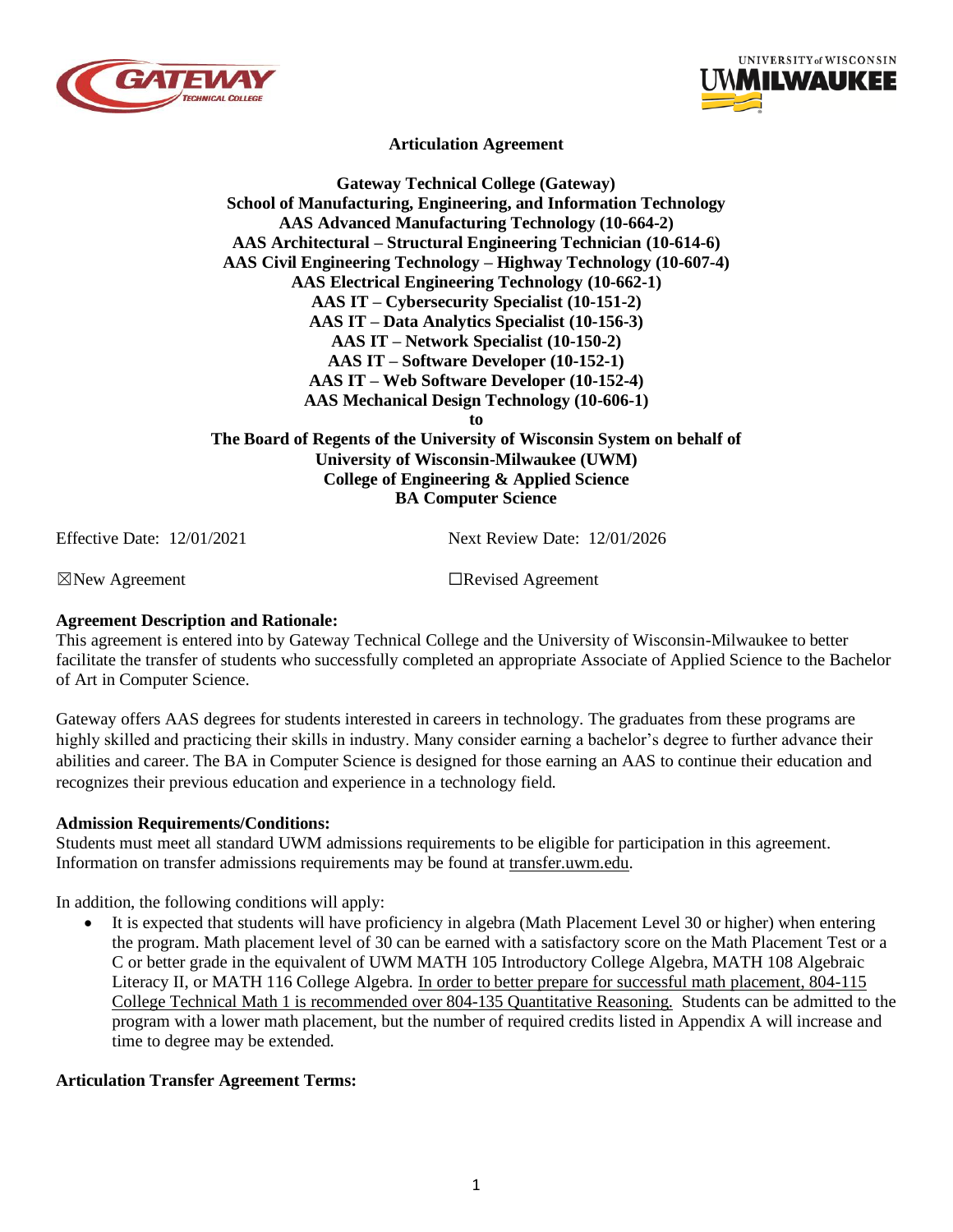The terms of this agreement apply to Gateway students who successfully complete the identified associate degrees, meet the conditions set forth herein for UWM's College of Engineering & Applied Science, and enroll in the Computer Science BA. Technical degrees not listed here may also apply under the general terms of this agreement, subject to review of the technical coursework and approval by CEAS faculty.

The listed AAS degrees will transfer to UWM's BA in Computer Science in accordance with the following:

- The Gateway AAS degree must be posted on an official transcript in order for this agreement to be applied.
	- o Students actively enrolled in the AAS degree and expecting to complete it prior to enrollment may be admitted under the general terms of this agreement, pending receipt of a final, degree-bearing transcript.
	- o Without associate degree completion, course-by-course transfer rules will be referenced, and some equivalencies identified in this agreement may no longer apply.
- A minimum of 60 credits earned toward the AAS degree will transfer as stipulated in Appendix A.
- Course equivalencies specified in this articulation agreement are subject to change in the event that either curriculum for the AAS degree or Computer Science BA program undergoes revision.

All credits applied to associate degree requirements, including credits accepted in transfer or awarded through prior learning assessment, will be recognized by UWM and transfer as applied by the associate degree-awarding institution.

Program-to-program transfer courses/credits are accepted only for the UWM program/degree specified in this agreement. A change of major/degree/program may invalidate these courses/credits for transfer unless they are approved within some other transfer agreement for a different major/degree/program at UWM.

Coursework taken in addition to what is required for the associate degree will be evaluated on a course-by-course basis and transferred in accordance with routine UWM transfer policy. A maximum of 72 credits can be transferred from Gateway to UWM. Information on the transferability of specific, non-articulating courses may be found in Transferology (www.transferology.com) or UWM's Transfer Equivalency Database (TED) (ted.uwm.edu). For UWM General Education Requirement (GER) transfer equivalencies, refer to Appendix B.

## **Graduation Requirements/Policies:**

In addition to meeting all General Education and major requirements, students must satisfy the following to receive the Computer Science BA at UWM:

- Students must maintain an average GPA of at least 2.00 on all work attempted at UWM and all courses offered by the College of Engineering & Applied Science. Students majoring in Computer Science must maintain an average GPA of at least 2.00 in all 300-level and above courses in Computer Science.
- In order to provide maximum flexibility while preserving the institutional identity of a UWM degree, the College requires residence:
	- 1. during the last 30 credits,
	- 2. during 45 of the last 60 credits, or
	- 3. during any 90 credits of a student's undergraduate career.

Transfer course/credit articulation tables showing how the identified AAS degrees from Gateway transfer to UWM's BA in Computer Science appear in Appendix A. Some coursework may be combined to meet requirements within the Computer Science BA. Also, some courses that ordinarily do not transfer may do so under the terms of this agreement. Without associate degree completion, some coursework/equivalencies outlined in this agreement may not transfer as indicated.

## **Institutional Commitment:**

This agreement is based on curricula in place for the 2020-2021 academic years (see Appendix C). The terms of this agreement may be applied to degrees completed prior to 2020-2021 upon individual review to ensure consistency in the curriculum. This agreement is valid for a period of five years. Both Gateway and UWM agree to provide periodic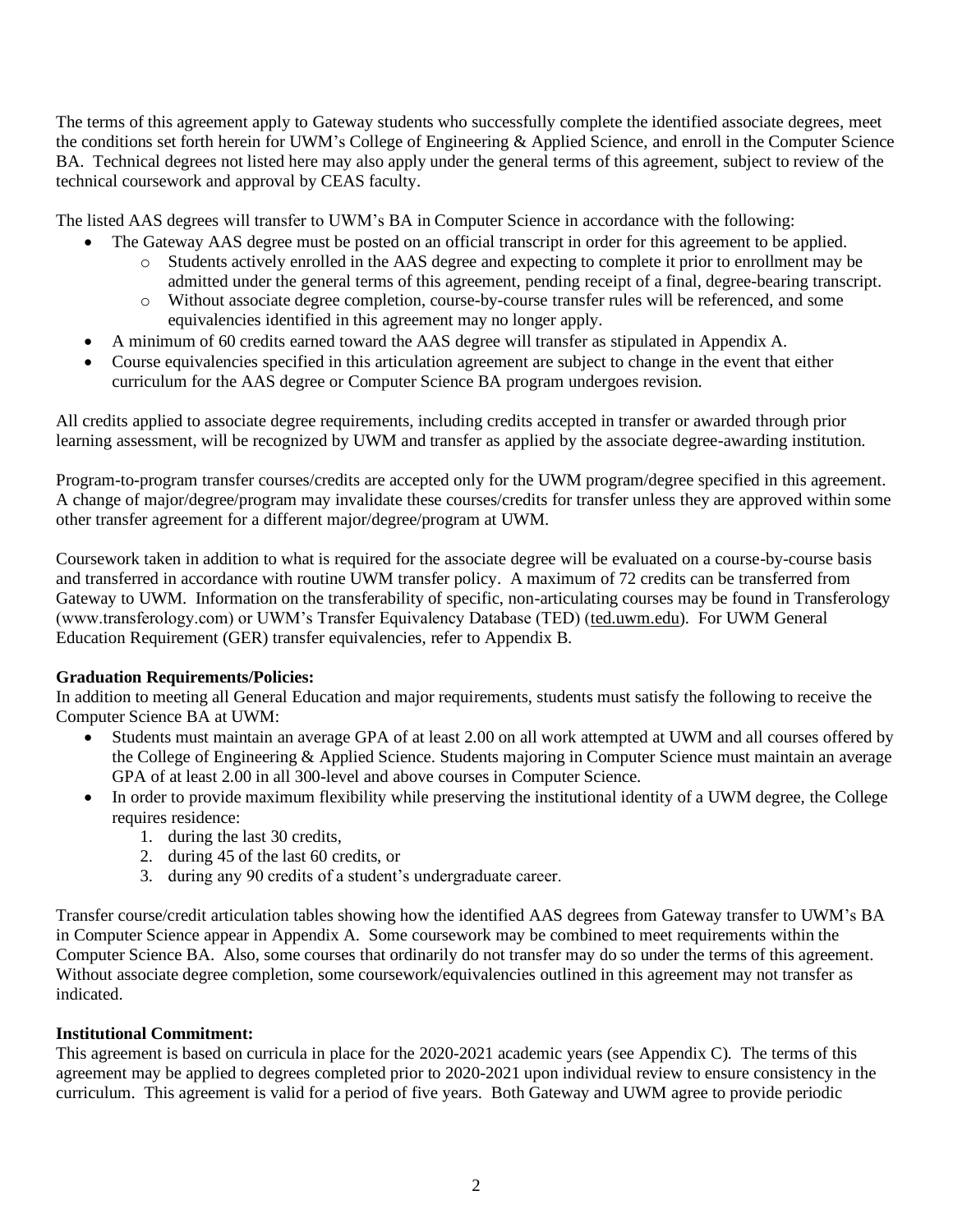updates in the instance that requirements for any of the programs change. At the end of the effective period, the terms of the agreement will be reviewed, updated as necessary, and continued if agreed upon by both parties.

In the instance either school wishes to end the agreement, 180-day advanced notice is required. Any students who have applied, been admitted, and/or matriculated while the agreement was active will be allowed to continue under its original terms.

Gateway and UWM will make the terms of this agreement public and may develop marketing materials for its promotion. The two institutions agree to provide information necessary to aid in the successful transfer of these students and their academic credits.

Both institutions reserve the right to review and approve marketing materials created for the promotion of this agreement and will adhere to stated standards for the use of their respective names and logos. Furthermore, each institution assumes responsibility for communicating and marketing this agreement to its student population. Links to this agreement may be provided and should be maintained regularly, with notification to the other institution.

UWM and Gateway will provide academic advising to Gateway learners inquiring about UWM programs. Learners will be connected with a UWM advisor prior to transfer. UWM and Gateway will share materials, catalogs, and other information to facilitate their understanding of requirements and programs. Gateway will assist UWM in arranging recruitment events on its campuses.

Both parties agree that failure to maintain regional accreditation will be grounds for termination of the agreement. Failure to maintain accreditation required by the specific academic program(s) referenced in this agreement will be grounds for exclusion of that program from the agreement.

Gateway desires to track the use of articulation agreements by our students. If possible, UWM will send Gateway the total number of credits transferred from Gateway annually or other data that can be conveniently produced.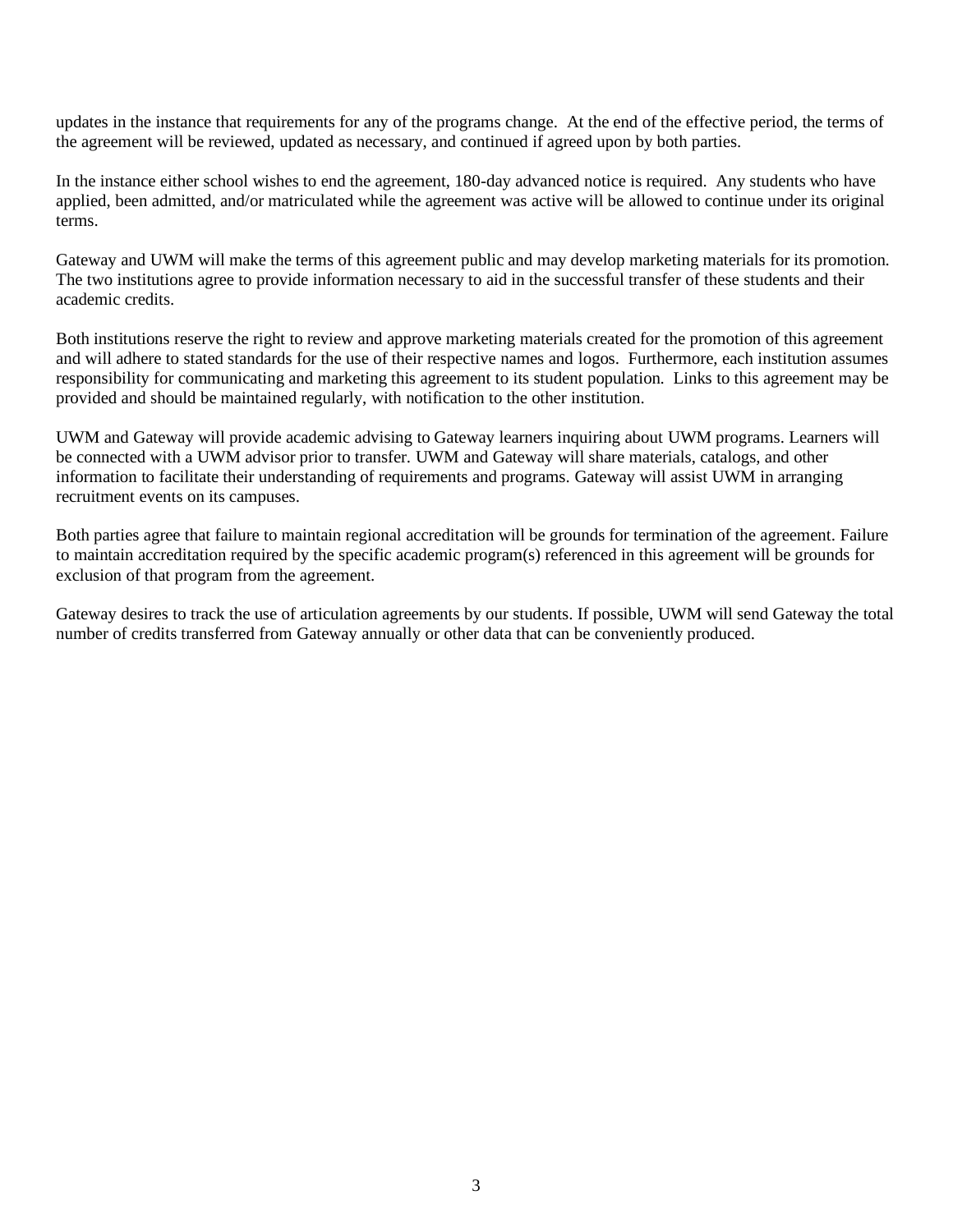## **Approved by:**

The Board of Regents of the University of Wisconsin System on behalf of University of Wisconsin-Milwaukee **Signatures on file.** \_\_\_\_\_\_\_\_\_\_\_\_\_\_\_\_\_\_\_\_\_\_\_\_\_\_\_\_\_\_\_\_\_\_\_\_\_\_\_\_\_\_\_\_\_ Johannes Britz, Ph.D., Date Provost/Vice Chancellor of Academic Affairs \_\_\_\_\_\_\_\_\_\_\_\_\_\_\_\_\_\_\_\_\_\_\_\_\_\_\_\_\_\_\_\_\_\_\_\_\_\_\_\_\_\_\_\_\_ Brett Peters, Ph.D., Date Dean, College of Engineering & Applied Science Gateway Technical College \_\_\_\_\_\_\_\_\_\_\_\_\_\_\_\_\_\_\_\_\_\_\_\_\_\_\_\_\_\_\_\_\_\_\_\_\_\_\_\_\_\_\_\_\_ Bryan Albrecht, Ed.D., Date President \_\_\_\_\_\_\_\_\_\_\_\_\_\_\_\_\_\_\_\_\_\_\_\_\_\_\_\_\_\_\_\_\_\_\_\_\_\_\_\_\_\_\_\_\_ Zina Haywood, Date Executive VP/Provost Official notices regarding this agreement should be sent to: University of Wisconsin-Milwaukee Chris Head Assistant Director of Transfer Services P.O. Box 729 Milwaukee, WI 53201-0729 head@uwm.edu 414-229-2754 Gateway Technical College Jaime Spaciel Director, Career Pathways & Program Effectiveness 3520 30<sup>th</sup> Avenue Kenosha, WI 53144 spacielj@gtc.edu 262-564-3080

A copy of this agreement will be uploaded to: https://uwm.edu/registrar/students/articulation-agreements/.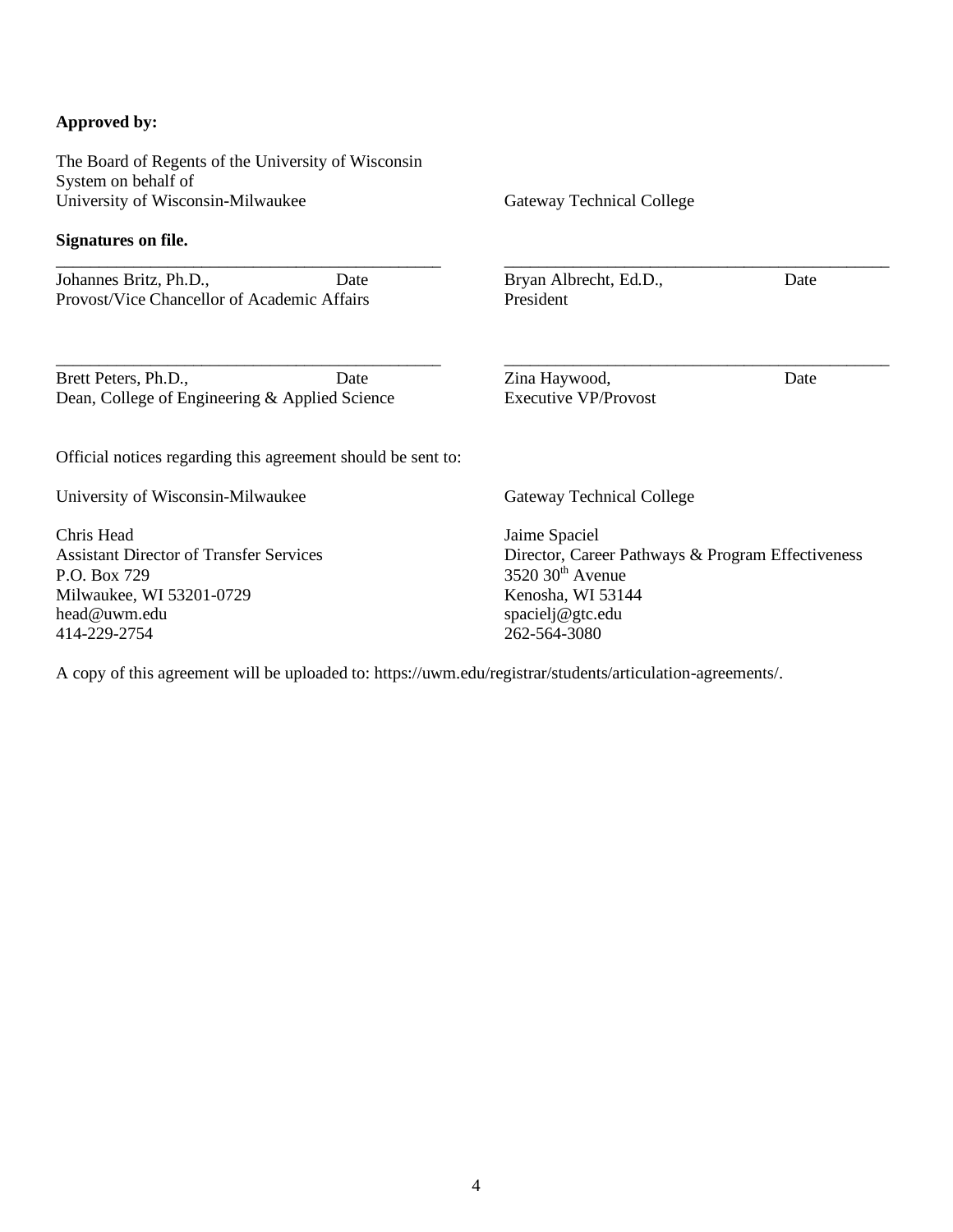#### **Appendix A.1: Program-to-Program Transfer Table**

### **Gateway Technical College (Gateway) School of Manufacturing, Engineering, and Information Technology AAS Advanced Manufacturing Technology (10-664-2) to**

## **The Board of Regents of the University of Wisconsin System on behalf of University of Wisconsin-Milwaukee (UWM) College of Engineering & Applied Science BA Computer Science**

| <b>Degree Requirement</b>              | <b>Gateway Coursework</b>               |                 | <b>UWM Coursework</b>                      | Cr                          |
|----------------------------------------|-----------------------------------------|-----------------|--------------------------------------------|-----------------------------|
| <b>GER Requirements</b>                | See Appendix B for additional Gateway   |                 |                                            |                             |
|                                        | courses that can fulfill GERs           |                 |                                            |                             |
| Oral and Written Comm-Part A           |                                         | --              | <b>ENGLISH 102</b>                         | $\overline{3}$              |
| Oral and Written Comm-Part B           |                                         |                 | <b>ENGLISH 310 (counts as Humanities)</b>  | $\overline{\phantom{a}}$    |
| Quantitative Literacy-Part A           |                                         |                 | Met by Math Placement Level 30             | $- -$                       |
| Quantitative Literacy-Part B           |                                         |                 | Met by Math Requirement                    | $\mathcal{L}_{\mathcal{F}}$ |
| Foreign Language                       |                                         |                 | Two years HS (or two semesters college)    | $\mathbf{L}$                |
| Art                                    |                                         |                 | Various courses (see Appendix B)           | $\overline{3}$              |
| Humanities (6 credits)                 | 801-198 Speech                          | 3               | <b>COMMUN 103</b>                          |                             |
|                                        |                                         |                 | ENGLISH 310                                | 3                           |
| Natural Science (6 credits)            |                                         |                 | Met by COMPSCI 150 in major                | $\overline{a}$              |
| (including one lab)                    |                                         |                 | Various courses (see Appendix B)           | $\overline{3}$              |
| Social Science (6 credits)             | 809-195 Economics                       | 3               | $ECON$ 100                                 |                             |
|                                        | 809-198 Intro to Psychology             | 3               | PSYCH <sub>101</sub>                       |                             |
| <b>Cultural Diversity</b>              |                                         |                 | Met by course above w/ diversity content   | $\sim$ $\sim$               |
| <b>Math Requirement</b>                |                                         |                 |                                            |                             |
| Calculus                               |                                         |                 | MATH 211, 213, 221, or 231                 | $\overline{4}$              |
| <b>Major Requirements</b>              |                                         |                 |                                            |                             |
| <b>Survey of Computer Science</b>      |                                         |                 | <b>COMPSCI 150</b>                         | 3                           |
| <b>Intro Computer Programming</b>      |                                         |                 | <b>COMPSCI 250</b>                         | $\overline{3}$              |
| <b>Intermediate Computer Program</b>   |                                         |                 | <b>COMPSCI 251</b>                         | 3                           |
| <b>Discrete Information Structures</b> |                                         |                 | COMPSCI 317                                | 3                           |
| Data Structures & Algorithms           |                                         |                 | COMPSCI 351                                | 3                           |
| Social, Prof, & Ethical Issues         |                                         |                 | <b>COMPSCI 395</b>                         | 3                           |
| <b>Computer Architecture</b>           |                                         |                 | <b>COMPSCI 458</b>                         | 3                           |
| <b>Professional Seminar</b>            |                                         |                 | <b>EAS 200</b>                             | $\mathbf{1}$                |
| <b>Technical Electives</b>             |                                         |                 | COMPSCI 300-level or above                 | 12                          |
| <b>Minor Areas of Concentration</b>    |                                         |                 |                                            |                             |
| Area 1                                 | AAS degree completion                   | 15              |                                            |                             |
| Area 2                                 |                                         |                 | Minor, certificate, or courses in one dept | 15                          |
| <b>General Electives</b>               |                                         |                 |                                            |                             |
|                                        | 801-136 English Composition 1           | 3               | <b>ENGLISH 101</b>                         |                             |
|                                        | Block transfer of remaining AAS credits | $\overline{33}$ |                                            |                             |
|                                        | 804-115 Technical Math 1*               | 5               |                                            |                             |
| <b>TOTAL CREDITS</b>                   | *Recommended math course.               | 65              |                                            | 65                          |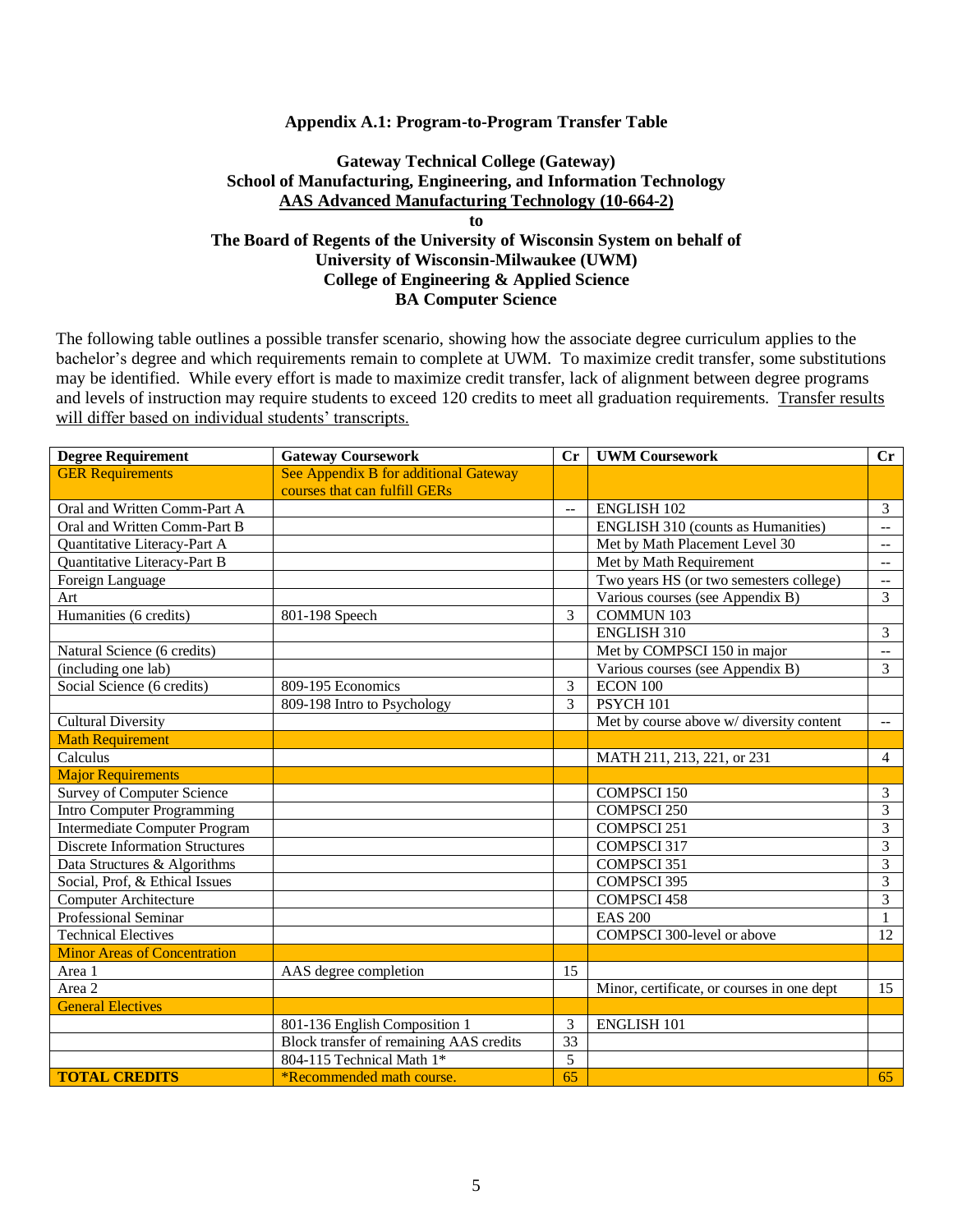#### **Appendix A.2: Program-to-Program Transfer Table**

### **Gateway Technical College (Gateway) School of Manufacturing, Engineering, and Information Technology AAS Architectural – Structural Engineering Technician (10-614-6) to The Board of Regents of the University of Wisconsin System on behalf of**

# **University of Wisconsin-Milwaukee (UWM) College of Engineering & Applied Science BA Computer Science**

| <b>Degree Requirement</b>              | <b>Gateway Coursework</b>               | $C_{r}$                   | <b>UWM Coursework</b>                      | Cr                                            |
|----------------------------------------|-----------------------------------------|---------------------------|--------------------------------------------|-----------------------------------------------|
| <b>GER Requirements</b>                | See Appendix B for additional Gateway   |                           |                                            |                                               |
|                                        | courses that can fulfill GERs           |                           |                                            |                                               |
| Oral and Written Comm-Part A           | Met by 801-197 w/ C or better           | $\overline{a}$            |                                            |                                               |
| Oral and Written Comm-Part B           | 801-197 Technical Reporting             | 3                         | <b>ENGLISH 206</b>                         |                                               |
| Quantitative Literacy-Part A           |                                         |                           | Met by Math Placement Level 30             | $\mathord{\hspace{1pt}\text{--}\hspace{1pt}}$ |
| Quantitative Literacy-Part B           |                                         |                           | Met by Math Requirement                    | $\overline{a}$                                |
| Foreign Language                       |                                         |                           | Two years HS (or two semesters college)    | $\overline{\phantom{a}}$                      |
| Art                                    |                                         |                           | Various courses (see Appendix B)           | 3                                             |
| Humanities (6 credits)                 |                                         |                           | Various courses (see Appendix B)           | 3                                             |
|                                        |                                         |                           | Various courses (see Appendix B)           | $\overline{3}$                                |
| Natural Science (6 credits)            |                                         |                           | Met by COMPSCI 150 in major                | $\overline{\phantom{a}}$                      |
| (including one lab)                    |                                         |                           | Various courses (see Appendix B)           | $\overline{3}$                                |
| Social Science (6 credits)             | 809-195 Economics                       | 3                         | ECON 100                                   |                                               |
|                                        | 809-198 Intro to Psychology             | 3<br>PSYCH <sub>101</sub> |                                            |                                               |
| <b>Cultural Diversity</b>              |                                         |                           | Met by course above w/ diversity content   | $\mathbb{H}^{\mathbb{H}}$                     |
| <b>Math Requirement</b>                |                                         |                           |                                            |                                               |
| Calculus                               |                                         |                           | MATH 211, 213, 221, or 231                 | $\overline{4}$                                |
| <b>Major Requirements</b>              |                                         |                           |                                            |                                               |
| <b>Survey of Computer Science</b>      |                                         |                           | <b>COMPSCI 150</b>                         | 3                                             |
| <b>Intro Computer Programming</b>      |                                         |                           | <b>COMPSCI 250</b>                         | $\overline{3}$                                |
| <b>Intermediate Computer Program</b>   | COMPSCI 251                             |                           |                                            | 3                                             |
| <b>Discrete Information Structures</b> |                                         |                           | COMPSCI 317                                | 3                                             |
| Data Structures & Algorithms           |                                         |                           | COMPSCI 351                                | 3                                             |
| Social, Prof, & Ethical Issues         |                                         |                           | <b>COMPSCI 395</b>                         | 3                                             |
| <b>Computer Architecture</b>           |                                         |                           | <b>COMPSCI 458</b>                         | $\overline{3}$                                |
| <b>Professional Seminar</b>            |                                         |                           | <b>EAS 200</b>                             | 1                                             |
| <b>Technical Electives</b>             |                                         |                           | COMPSCI 300-level or above                 | 12                                            |
| <b>Minor Areas of Concentration</b>    |                                         |                           |                                            |                                               |
| Area 1                                 | AAS degree completion                   | 15                        |                                            |                                               |
| Area 2                                 |                                         |                           | Minor, certificate, or courses in one dept | 15                                            |
| <b>General Electives</b>               |                                         |                           |                                            |                                               |
|                                        | 801-136 English Composition 1           | 3                         | <b>ENGLISH 101</b>                         |                                               |
|                                        | Block transfer of remaining AAS credits | 33                        |                                            |                                               |
|                                        | 804-115 Technical Math 1*               | 5<br>65                   |                                            |                                               |
| <b>TOTAL CREDITS</b>                   | *Recommended math course.               |                           | 65                                         |                                               |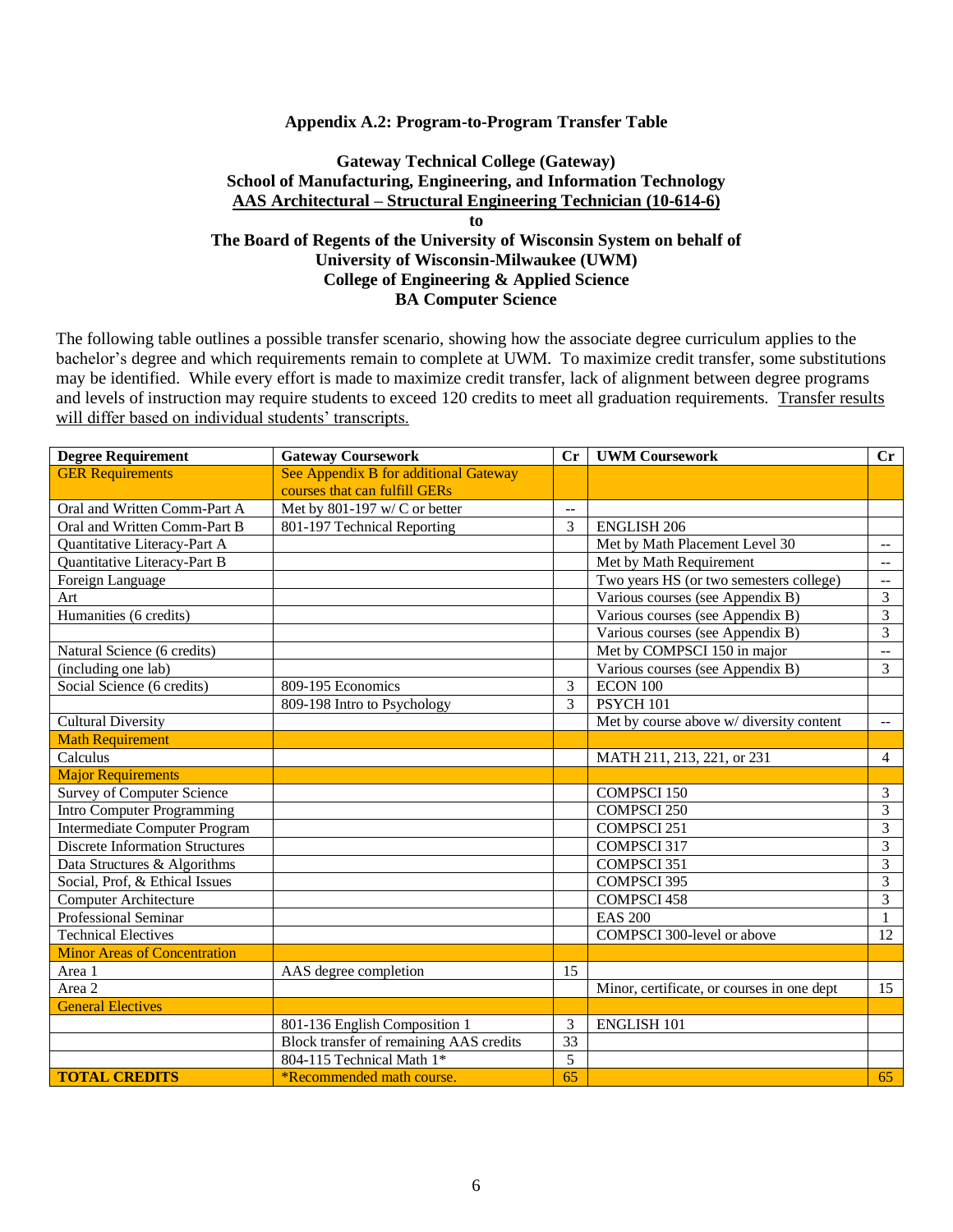#### **Appendix A.3: Pro6ram-to-Program Transfer Table**

## **Gateway Technical College (Gateway) School of Manufacturing, Engineering, and Information Technology AAS Civil Engineering Technology – Highway Technology (10-607-4) to**

## **The Board of Regents of the University of Wisconsin System on behalf of University of Wisconsin-Milwaukee (UWM) College of Engineering & Applied Science BA Computer Science**

| <b>Degree Requirement</b>              | <b>Gateway Coursework</b>               | $C_{r}$              | <b>UWM Coursework</b>                      | Cr                        |
|----------------------------------------|-----------------------------------------|----------------------|--------------------------------------------|---------------------------|
| <b>GER Requirements</b>                | See Appendix B for additional Gateway   |                      |                                            |                           |
|                                        | courses that can fulfill GERs           |                      |                                            |                           |
| Oral and Written Comm-Part A           | Met by $801-197$ w/C or better          | $\overline{a}$       |                                            |                           |
| Oral and Written Comm-Part B           | 801-197 Technical Reporting             | 3                    | <b>ENGLISH 206</b>                         |                           |
| Quantitative Literacy-Part A           |                                         |                      | Met by Math Placement Level 30             | $\overline{a}$            |
| Quantitative Literacy-Part B           |                                         |                      | Met by Math Requirement                    | $\overline{a}$            |
| Foreign Language                       |                                         |                      | Two years HS (or two semesters college)    | $\overline{\phantom{a}}$  |
| Art                                    |                                         |                      | Various courses (see Appendix B)           | $\overline{3}$            |
| Humanities (6 credits)                 |                                         |                      | Various courses (see Appendix B)           | 3                         |
|                                        |                                         |                      | Various courses (see Appendix B)           | 3                         |
| Natural Science (6 credits)            |                                         |                      | Met by COMPSCI 150 in major                | $\overline{\phantom{a}}$  |
| (including one lab)                    |                                         |                      | Various courses (see Appendix B)           | 3                         |
| Social Science (6 credits)             | 809-195 Economics                       | 3                    | ECON 100                                   |                           |
|                                        | 809-198 Intro to Psychology             | PSYCH <sub>101</sub> |                                            |                           |
| <b>Cultural Diversity</b>              |                                         |                      | Met by course above w/ diversity content   | $\mathbb{H}^{\mathbb{H}}$ |
| <b>Math Requirement</b>                |                                         |                      |                                            |                           |
| Calculus                               |                                         |                      | MATH 211, 213, 221, or 231                 | $\overline{4}$            |
| <b>Major Requirements</b>              |                                         |                      |                                            |                           |
| <b>Survey of Computer Science</b>      |                                         |                      | <b>COMPSCI 150</b>                         | $\overline{3}$            |
| <b>Intro Computer Programming</b>      |                                         |                      | <b>COMPSCI 250</b>                         | $\overline{3}$            |
| <b>Intermediate Computer Program</b>   |                                         |                      | COMPSCI 251                                | $\overline{\mathbf{3}}$   |
| <b>Discrete Information Structures</b> |                                         |                      | COMPSCI 317                                | 3                         |
| Data Structures & Algorithms           |                                         |                      | COMPSCI 351                                | $\overline{3}$            |
| Social, Prof, & Ethical Issues         |                                         |                      | <b>COMPSCI 395</b>                         | 3                         |
| <b>Computer Architecture</b>           |                                         |                      | <b>COMPSCI 458</b>                         | $\overline{3}$            |
| <b>Professional Seminar</b>            |                                         |                      | <b>EAS 200</b>                             | 1                         |
| <b>Technical Electives</b>             |                                         |                      | COMPSCI 300-level or above                 | 12                        |
| <b>Minor Areas of Concentration</b>    |                                         |                      |                                            |                           |
| Area 1                                 | AAS degree completion                   | 15                   |                                            |                           |
| Area 2                                 |                                         |                      | Minor, certificate, or courses in one dept | 15                        |
| <b>General Electives</b>               |                                         |                      |                                            |                           |
|                                        | 801-136 English Composition 1           | 3                    | <b>ENGLISH 101</b>                         |                           |
|                                        | Block transfer of remaining AAS credits | $\overline{33}$      |                                            |                           |
|                                        | 804-115 Technical Math 1*               | 5                    |                                            |                           |
| <b>TOTAL CREDITS</b>                   | *Recommended math course.               | 65                   |                                            | 65                        |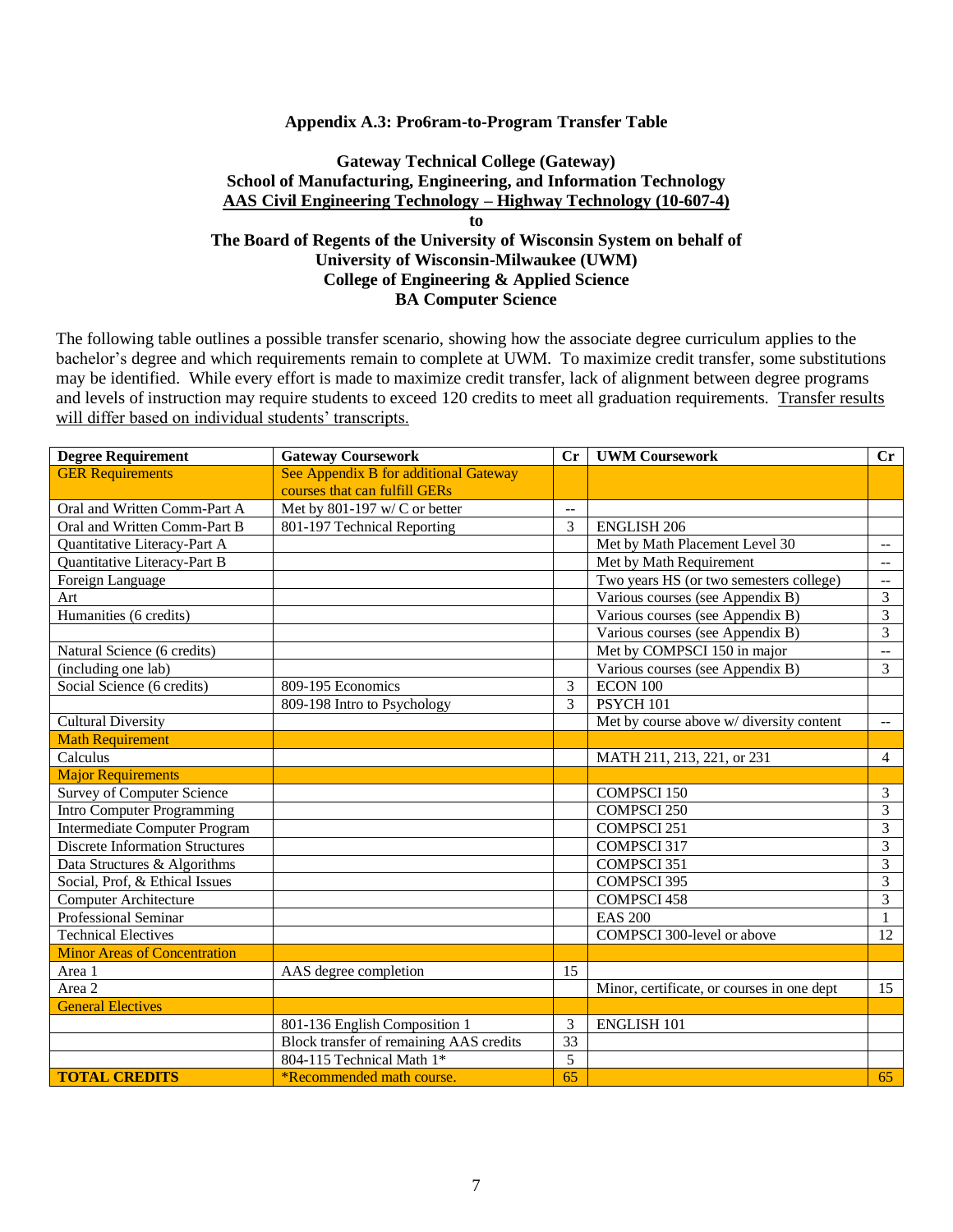#### **Appendix A.4: Program-to-Program Transfer Table**

### **Gateway Technical College (Gateway) School of Manufacturing, Engineering, and Information Technology AAS Electrical Engineering Technology (10-662-1) to**

**The Board of Regents of the University of Wisconsin System on behalf of University of Wisconsin-Milwaukee (UWM) College of Engineering & Applied Science BA Computer Science**

| <b>Degree Requirement</b>              | <b>Gateway Coursework</b>               | $\mathbf{C}\mathbf{r}$           | <b>UWM Coursework</b>                      | Cr                                            |
|----------------------------------------|-----------------------------------------|----------------------------------|--------------------------------------------|-----------------------------------------------|
| <b>GER Requirements</b>                | See Appendix B for additional Gateway   |                                  |                                            |                                               |
|                                        | courses that can fulfill GERs           |                                  |                                            |                                               |
| Oral and Written Comm-Part A           | Met by $801-197$ w/C or better          | $\overline{a}$                   |                                            |                                               |
| Oral and Written Comm-Part B           | 801-197 Technical Reporting             | 3                                | <b>ENGLISH 206</b>                         |                                               |
| Quantitative Literacy-Part A           | 804-197 College Algebra & Trig w/ Apps  | $\overline{5}$                   | <b>MATH 115</b>                            |                                               |
| Quantitative Literacy-Part B           | Met by Math Requirement                 |                                  |                                            |                                               |
| Foreign Language                       |                                         |                                  | Two years HS (or two semesters college)    | $-$                                           |
| Art                                    |                                         |                                  | Various courses (see Appendix B)           | 3                                             |
| Humanities (6 credits)                 |                                         |                                  | Various courses (see Appendix B)           | 3                                             |
|                                        |                                         | Various courses (see Appendix B) |                                            | 3                                             |
| Natural Science (6 credits)            |                                         |                                  | Met by COMPSCI 150 in major                | $-$                                           |
| (including one lab)                    | 806-154 General Physics 1               | $\overline{4}$                   | PHYSICS 120 & 121                          |                                               |
| Social Science (6 credits)             | 809-196 Intro to Sociology              | SOCIOL 101                       |                                            |                                               |
|                                        | 809-198 Intro to Psychology             | PSYCH 101                        |                                            |                                               |
| <b>Cultural Diversity</b>              |                                         |                                  | Met by course above w/ diversity content   | $\mathord{\hspace{1pt}\text{--}\hspace{1pt}}$ |
| <b>Math Requirement</b>                |                                         |                                  |                                            |                                               |
| Calculus                               | 804-198 Calculus 1                      | $\overline{4}$                   | <b>MATH 231</b>                            |                                               |
| <b>Major Requirements</b>              |                                         |                                  |                                            |                                               |
| <b>Survey of Computer Science</b>      |                                         |                                  | <b>COMPSCI 150</b>                         | 3                                             |
| <b>Intro Computer Programming</b>      |                                         |                                  | <b>COMPSCI 250</b>                         | 3                                             |
| <b>Intermediate Computer Program</b>   | <b>COMPSCI 251</b>                      |                                  |                                            | 3                                             |
| <b>Discrete Information Structures</b> |                                         |                                  | <b>COMPSCI 317</b>                         | 3                                             |
| Data Structures & Algorithms           |                                         |                                  | <b>COMPSCI 351</b>                         | 3                                             |
| Social, Prof, & Ethical Issues         |                                         |                                  | <b>COMPSCI 395</b>                         | 3                                             |
| <b>Computer Architecture</b>           |                                         |                                  | <b>COMPSCI 458</b>                         | 3                                             |
| Professional Seminar                   |                                         |                                  | <b>EAS 200</b>                             | $\mathbf{1}$                                  |
| <b>Technical Electives</b>             |                                         |                                  | COMPSCI 300-level or above                 | 12                                            |
| <b>Minor Areas of Concentration</b>    |                                         |                                  |                                            |                                               |
| Area 1                                 | AAS degree completion                   | 15                               |                                            |                                               |
| Area 2                                 |                                         |                                  | Minor, certificate, or courses in one dept | 15                                            |
| <b>General Electives</b>               |                                         |                                  |                                            |                                               |
|                                        | 801-136 English Composition 1           | 3                                | <b>ENGLISH 101</b>                         |                                               |
|                                        | 804-181 Calculus 2                      | $\overline{4}$                   | <b>MATH 232</b>                            |                                               |
|                                        | Block transfer of remaining AAS credits | 25                               |                                            |                                               |
| <b>TOTAL CREDITS</b>                   | <i>*Recommended substitution.</i>       |                                  |                                            | 58                                            |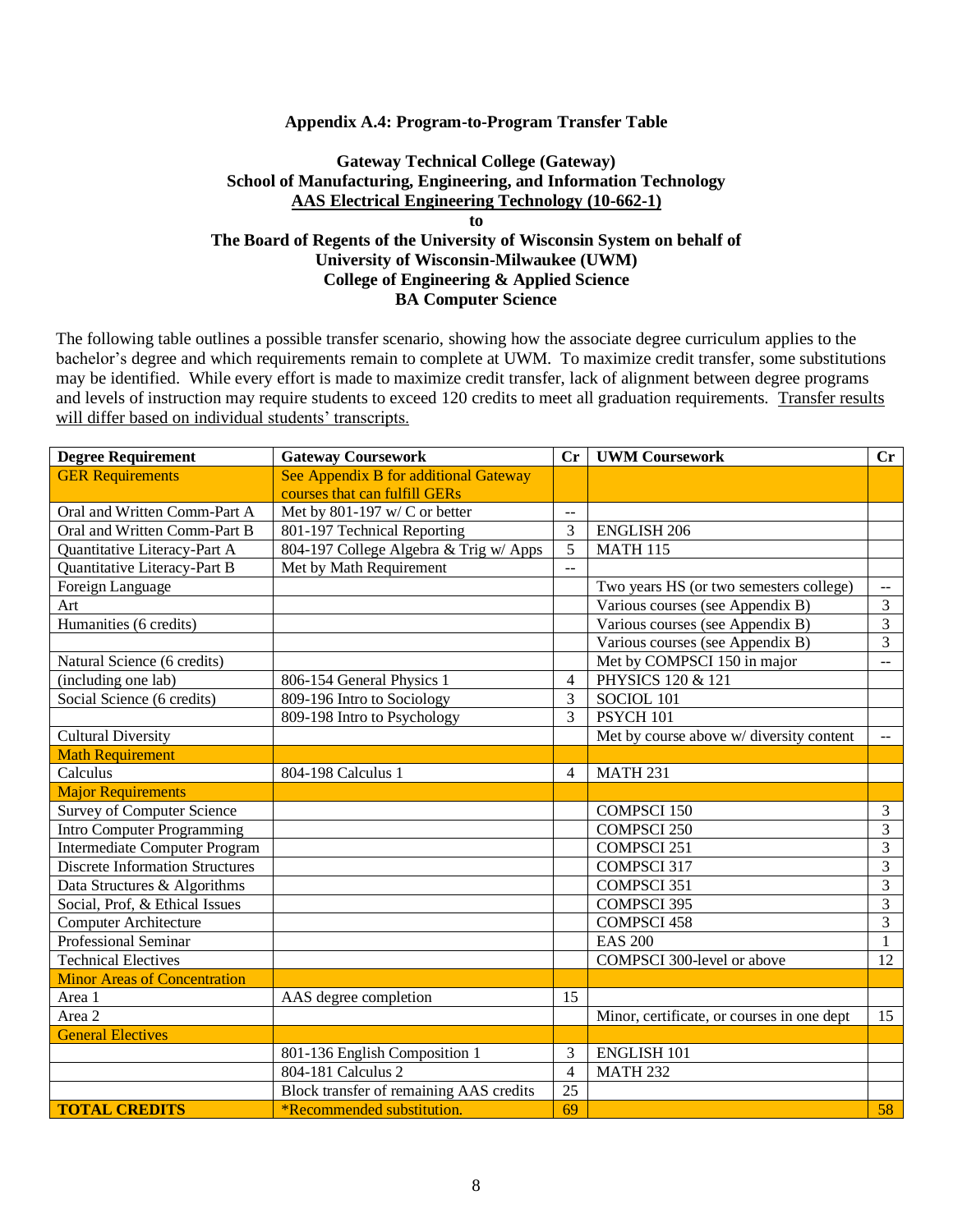#### **Appendix A.5: Program-to-Program Transfer Table**

## **Gateway Technical College (Gateway) School of Manufacturing, Engineering, and Information Technology AAS IT – Cybersecurity Specialist (10-151-2)**

## **to The Board of Regents of the University of Wisconsin System on behalf of University of Wisconsin-Milwaukee (UWM) College of Engineering & Applied Science BA Computer Science**

| <b>Degree Requirement</b>              | <b>Gateway Coursework</b>                      | Cr                                       | <b>UWM Coursework</b>                      | $\mathbf{C}\mathbf{r}$                        |  |
|----------------------------------------|------------------------------------------------|------------------------------------------|--------------------------------------------|-----------------------------------------------|--|
| <b>GER Requirements</b>                | See Appendix B for additional Gateway          |                                          |                                            |                                               |  |
|                                        | courses that can fulfill GERs                  |                                          |                                            |                                               |  |
| Oral and Written Comm-Part A           | Met by $801-197$ w/C or better                 | $\overline{a}$                           |                                            |                                               |  |
| Oral and Written Comm-Part B           | 801-197 Technical Reporting                    | 3                                        | <b>ENGLISH 206</b>                         |                                               |  |
| Quantitative Literacy-Part A           |                                                |                                          | Met by Math Placement Level 30             | $\overline{a}$                                |  |
| Quantitative Literacy-Part B           |                                                |                                          | Met by Math Requirement                    | $\overline{a}$                                |  |
| Foreign Language                       |                                                |                                          | Two years HS (or two semesters college)    | $\mathord{\hspace{1pt}\text{--}\hspace{1pt}}$ |  |
| Art                                    |                                                |                                          | Various courses (see Appendix B)           | $\overline{3}$                                |  |
| Humanities (6 credits)                 |                                                |                                          | Various courses (see Appendix B)           | 3                                             |  |
|                                        |                                                |                                          | Various courses (see Appendix B)           | 3                                             |  |
| Natural Science (6 credits)            |                                                |                                          | Met by COMPSCI 150 in major                | $\overline{a}$                                |  |
| (including one lab)                    |                                                |                                          | Various courses (see Appendix B)           | $\overline{3}$                                |  |
| Social Science (6 credits)             | 809-196 Intro to Sociology                     | 3                                        | SOCIOL 101                                 |                                               |  |
|                                        | 809-198 Intro to Psychology                    | 3<br><b>PSYCH 101</b>                    |                                            |                                               |  |
| <b>Cultural Diversity</b>              |                                                | Met by course above w/ diversity content |                                            | $\mathbb{H}^{\mathbb{H}}$                     |  |
| <b>Math Requirement</b>                |                                                |                                          |                                            |                                               |  |
| Calculus                               |                                                |                                          | MATH 211, 213, 221, or 231                 | $\overline{4}$                                |  |
| <b>Major Requirements</b>              |                                                |                                          |                                            |                                               |  |
| <b>Survey of Computer Science</b>      |                                                |                                          | <b>COMPSCI 150</b>                         | 3                                             |  |
| <b>Intro Computer Programming</b>      |                                                |                                          | <b>COMPSCI 250</b>                         | $\overline{3}$                                |  |
| <b>Intermediate Computer Program</b>   |                                                |                                          | <b>COMPSCI 251</b>                         | $\overline{3}$                                |  |
| <b>Discrete Information Structures</b> |                                                |                                          | COMPSCI 317                                | 3                                             |  |
| Data Structures & Algorithms           |                                                |                                          | COMPSCI 351                                | $\overline{3}$                                |  |
| Social, Prof, & Ethical Issues         |                                                |                                          | <b>COMPSCI 395</b>                         | 3                                             |  |
| <b>Computer Architecture</b>           |                                                |                                          | <b>COMPSCI 458</b>                         | 3                                             |  |
| Professional Seminar                   |                                                |                                          | <b>EAS 200</b>                             | $\mathbf{1}$                                  |  |
| <b>Technical Electives</b>             |                                                |                                          | COMPSCI 300-level or above                 | 12                                            |  |
| <b>Minor Areas of Concentration</b>    |                                                |                                          |                                            |                                               |  |
| Area 1                                 | AAS degree completion                          | 15                                       |                                            |                                               |  |
| Area 2                                 |                                                |                                          | Minor, certificate, or courses in one dept | 15                                            |  |
| <b>General Electives</b>               |                                                |                                          |                                            |                                               |  |
|                                        | 801-136 English Composition 1                  | 3                                        | <b>ENGLISH 101</b>                         |                                               |  |
|                                        | <b>Block transfer of remaining AAS credits</b> | 32                                       |                                            |                                               |  |
|                                        | 804-115 Technical Math 1*                      | 5                                        |                                            |                                               |  |
| <b>TOTAL CREDITS</b>                   | *Recommended math course.                      | 64                                       |                                            | 65                                            |  |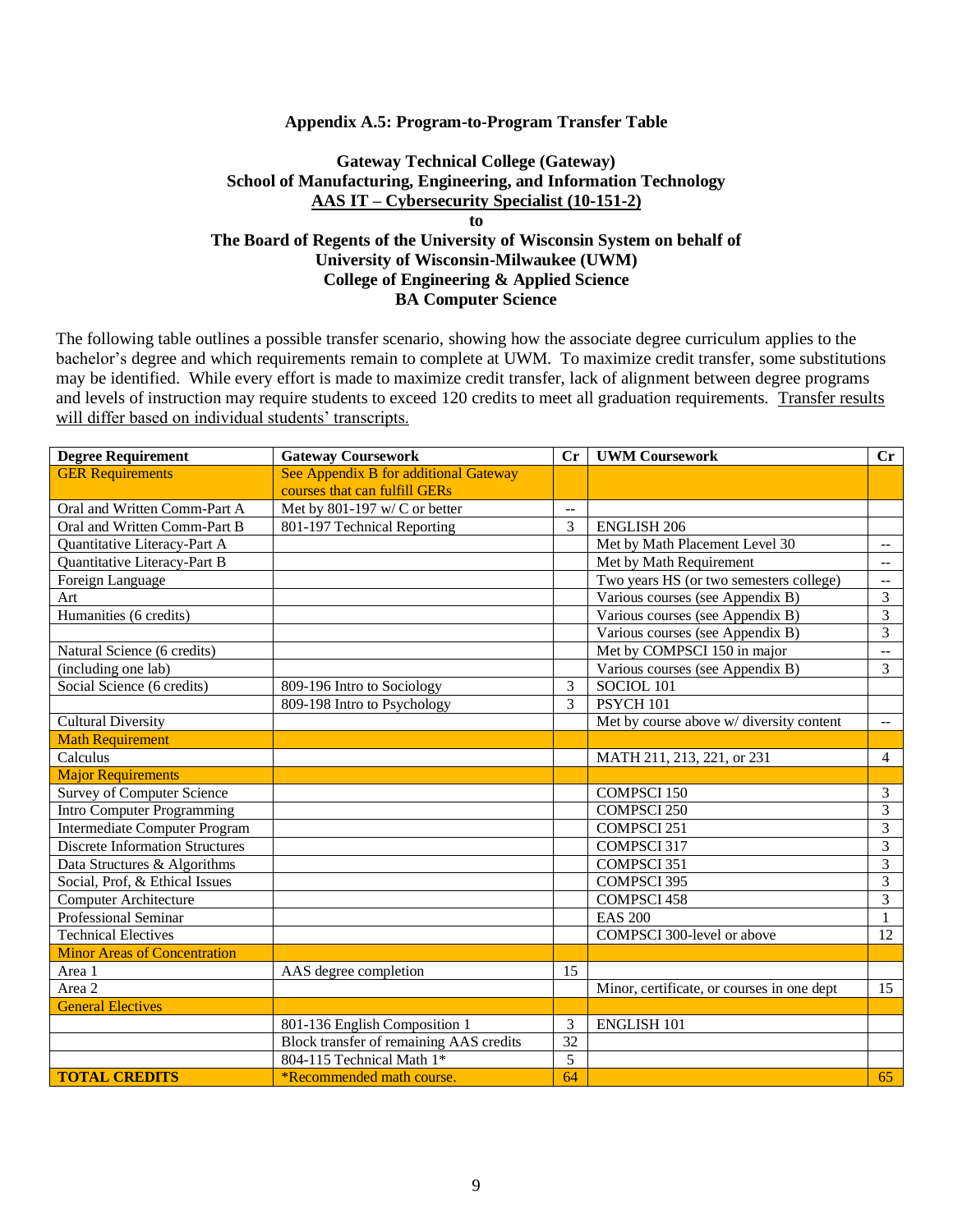#### **Appendix A.6: Program-to-Program Transfer Table**

## **Gateway Technical College (Gateway) School of Manufacturing, Engineering, and Information Technology AAS IT – Data Analytics Specialist (10-156-3)**

**to The Board of Regents of the University of Wisconsin System on behalf of University of Wisconsin-Milwaukee (UWM) College of Engineering & Applied Science BA Computer Science**

| <b>Degree Requirement</b>              | <b>Gateway Coursework</b>               | $C_{r}$                  | <b>UWM Coursework</b>                      | Cr                       |
|----------------------------------------|-----------------------------------------|--------------------------|--------------------------------------------|--------------------------|
| <b>GER Requirements</b>                | See Appendix B for additional Gateway   |                          |                                            |                          |
|                                        | courses that can fulfill GERs           |                          |                                            |                          |
| Oral and Written Comm-Part A           | Met by 801-197 w/ C or better           | $\overline{\phantom{a}}$ |                                            |                          |
| Oral and Written Comm-Part B           | 801-197 Technical Reporting             | 3                        | <b>ENGLISH 206</b>                         |                          |
| Quantitative Literacy-Part A           |                                         |                          | Met by Math Placement Level 30             | $\overline{\phantom{a}}$ |
| Quantitative Literacy-Part B           | 804-189 Statistics                      | 3                        | MTHSTAT 215                                |                          |
| Foreign Language                       |                                         |                          | Two years HS (or two semesters college)    | $\overline{\phantom{a}}$ |
| Art                                    |                                         |                          | Various courses (see Appendix B)           | 3                        |
| Humanities (6 credits)                 |                                         |                          | Various courses (see Appendix B)           | $\overline{3}$           |
|                                        |                                         |                          | Various courses (see Appendix B)           | $\overline{3}$           |
| Natural Science (6 credits)            |                                         |                          | Met by COMPSCI 150 in major                | $\overline{\phantom{a}}$ |
| (including one lab)                    |                                         |                          | Various courses (see Appendix B)           | 3                        |
| Social Science (6 credits)             | 809-195 Economics                       | 3                        | ECON 100                                   |                          |
|                                        | 809-198 Intro to Psychology             | 3                        | PSYCH 101                                  |                          |
| <b>Cultural Diversity</b>              |                                         |                          | Met by course above w/ diversity content   | $\overline{\phantom{a}}$ |
| <b>Math Requirement</b>                |                                         |                          |                                            |                          |
| Calculus                               |                                         |                          | MATH 211, 213, 221, or 231                 | $\overline{4}$           |
| <b>Major Requirements</b>              |                                         |                          |                                            |                          |
| <b>Survey of Computer Science</b>      |                                         |                          | <b>COMPSCI 150</b>                         | 3                        |
| <b>Intro Computer Programming</b>      |                                         |                          | <b>COMPSCI 250</b>                         | 3                        |
| <b>Intermediate Computer Program</b>   |                                         |                          | <b>COMPSCI 251</b>                         | $\overline{3}$           |
| <b>Discrete Information Structures</b> |                                         |                          | <b>COMPSCI 317</b>                         | 3                        |
| Data Structures & Algorithms           |                                         |                          | <b>COMPSCI 351</b>                         | $\overline{3}$           |
| Social, Prof, & Ethical Issues         |                                         |                          | <b>COMPSCI 395</b>                         | $\overline{3}$           |
| Computer Architecture                  |                                         |                          | <b>COMPSCI 458</b>                         | $\overline{3}$           |
| Professional Seminar                   |                                         |                          | <b>EAS 200</b>                             | 1                        |
| <b>Technical Electives</b>             |                                         |                          | <b>COMPSCI 300-level or above</b>          | 12                       |
| <b>Minor Areas of Concentration</b>    |                                         |                          |                                            |                          |
| Area 1                                 | AAS degree completion                   | 15                       |                                            |                          |
| Area 2                                 |                                         |                          | Minor, certificate, or courses in one dept | 15                       |
| <b>General Electives</b>               |                                         |                          |                                            |                          |
|                                        | 801-136 English Composition 1           | 3                        | <b>ENGLISH 101</b>                         |                          |
|                                        | 801-196 Oral/Interpersonal Comm         | 3                        | <b>COMMUN 105</b>                          |                          |
|                                        | Block transfer of remaining AAS credits | $\overline{23}$          |                                            |                          |
|                                        | 804-115 Technical Math 1*               | 5                        |                                            |                          |
| <b>TOTAL CREDITS</b>                   | *Recommended math course.               | 61                       |                                            | 65                       |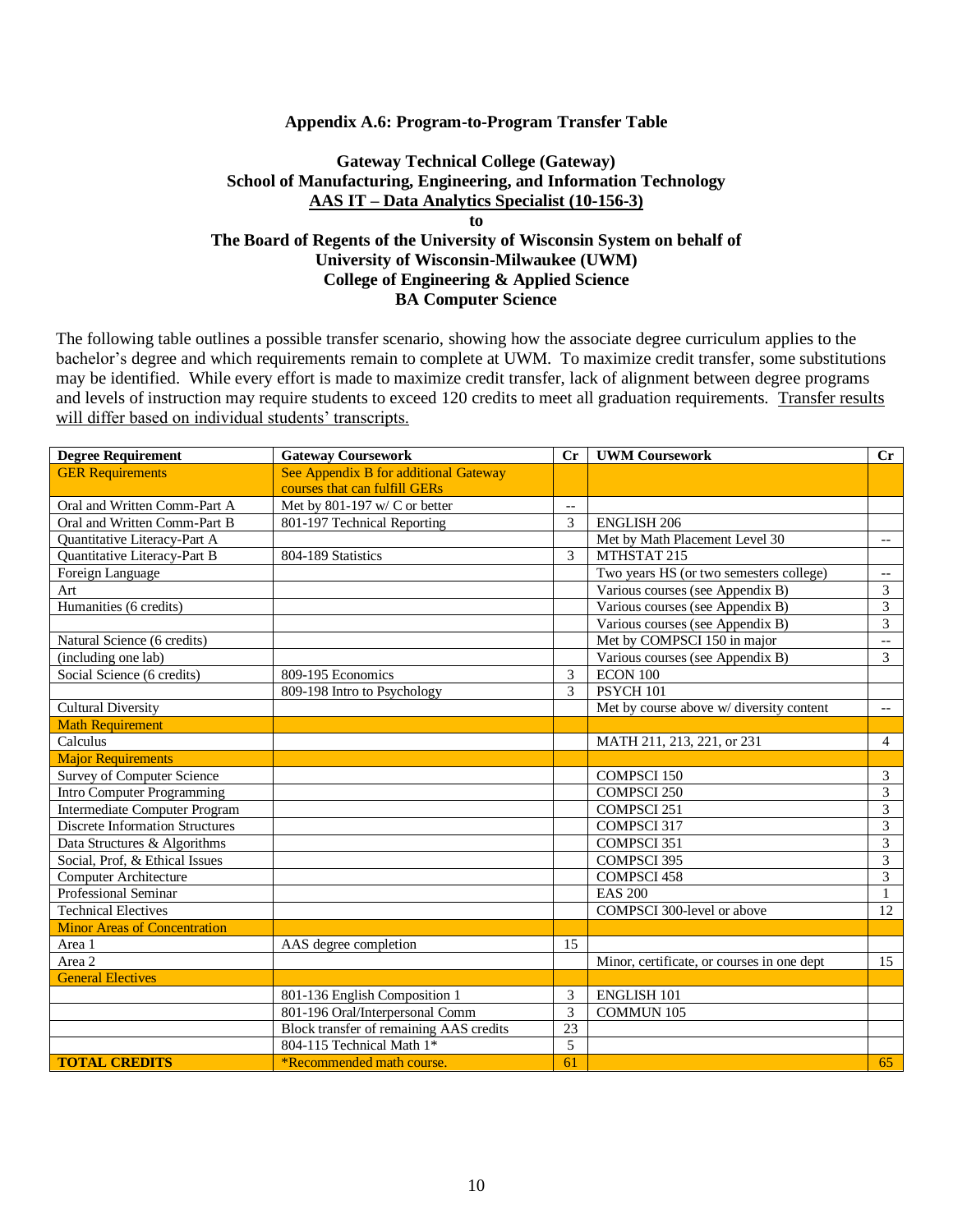#### **Appendix A.7: Program-to-Program Transfer Table**

## **Gateway Technical College (Gateway) School of Manufacturing, Engineering, and Information Technology AAS IT – Network Specialist (10-150-2) to**

## **The Board of Regents of the University of Wisconsin System on behalf of University of Wisconsin-Milwaukee (UWM) College of Engineering & Applied Science BA Computer Science**

| <b>Degree Requirement</b>              | <b>Gateway Coursework</b>                      | Cr                                       | <b>UWM Coursework</b>                      | $\mathbf{C}\mathbf{r}$                        |  |
|----------------------------------------|------------------------------------------------|------------------------------------------|--------------------------------------------|-----------------------------------------------|--|
| <b>GER Requirements</b>                | See Appendix B for additional Gateway          |                                          |                                            |                                               |  |
|                                        | courses that can fulfill GERs                  |                                          |                                            |                                               |  |
| Oral and Written Comm-Part A           | Met by $801-197$ w/C or better                 | $\overline{a}$                           |                                            |                                               |  |
| Oral and Written Comm-Part B           | 801-197 Technical Reporting                    | 3                                        | <b>ENGLISH 206</b>                         |                                               |  |
| Quantitative Literacy-Part A           |                                                |                                          | Met by Math Placement Level 30             | $\overline{a}$                                |  |
| Quantitative Literacy-Part B           |                                                |                                          | Met by Math Requirement                    | $\overline{a}$                                |  |
| Foreign Language                       |                                                |                                          | Two years HS (or two semesters college)    | $\mathord{\hspace{1pt}\text{--}\hspace{1pt}}$ |  |
| Art                                    |                                                |                                          | Various courses (see Appendix B)           | $\overline{3}$                                |  |
| Humanities (6 credits)                 |                                                |                                          | Various courses (see Appendix B)           | 3                                             |  |
|                                        |                                                |                                          | Various courses (see Appendix B)           | 3                                             |  |
| Natural Science (6 credits)            |                                                |                                          | Met by COMPSCI 150 in major                | $\overline{a}$                                |  |
| (including one lab)                    |                                                |                                          | Various courses (see Appendix B)           | $\overline{3}$                                |  |
| Social Science (6 credits)             | 809-196 Intro to Sociology                     | 3                                        | SOCIOL 101                                 |                                               |  |
|                                        | 809-198 Intro to Psychology                    | 3<br><b>PSYCH 101</b>                    |                                            |                                               |  |
| <b>Cultural Diversity</b>              |                                                | Met by course above w/ diversity content |                                            | $\mathbb{H}^{\mathbb{H}}$                     |  |
| <b>Math Requirement</b>                |                                                |                                          |                                            |                                               |  |
| Calculus                               |                                                |                                          | MATH 211, 213, 221, or 231                 | $\overline{4}$                                |  |
| <b>Major Requirements</b>              |                                                |                                          |                                            |                                               |  |
| <b>Survey of Computer Science</b>      |                                                |                                          | <b>COMPSCI 150</b>                         | 3                                             |  |
| <b>Intro Computer Programming</b>      |                                                |                                          | <b>COMPSCI 250</b>                         | $\overline{3}$                                |  |
| <b>Intermediate Computer Program</b>   |                                                |                                          | <b>COMPSCI 251</b>                         | $\overline{3}$                                |  |
| <b>Discrete Information Structures</b> |                                                |                                          | COMPSCI 317                                | 3                                             |  |
| Data Structures & Algorithms           |                                                |                                          | COMPSCI 351                                | $\overline{3}$                                |  |
| Social, Prof, & Ethical Issues         |                                                |                                          | <b>COMPSCI 395</b>                         | 3                                             |  |
| <b>Computer Architecture</b>           |                                                |                                          | <b>COMPSCI 458</b>                         | 3                                             |  |
| Professional Seminar                   |                                                |                                          | <b>EAS 200</b>                             | $\mathbf{1}$                                  |  |
| <b>Technical Electives</b>             |                                                |                                          | COMPSCI 300-level or above                 | 12                                            |  |
| <b>Minor Areas of Concentration</b>    |                                                |                                          |                                            |                                               |  |
| Area 1                                 | AAS degree completion                          | 15                                       |                                            |                                               |  |
| Area 2                                 |                                                |                                          | Minor, certificate, or courses in one dept | 15                                            |  |
| <b>General Electives</b>               |                                                |                                          |                                            |                                               |  |
|                                        | 801-136 English Composition 1                  | 3                                        | <b>ENGLISH 101</b>                         |                                               |  |
|                                        | <b>Block transfer of remaining AAS credits</b> | 28                                       |                                            |                                               |  |
|                                        | 804-115 Technical Math 1*                      | 5                                        |                                            |                                               |  |
| <b>TOTAL CREDITS</b>                   | *Recommended math course.                      | 60                                       |                                            | 65                                            |  |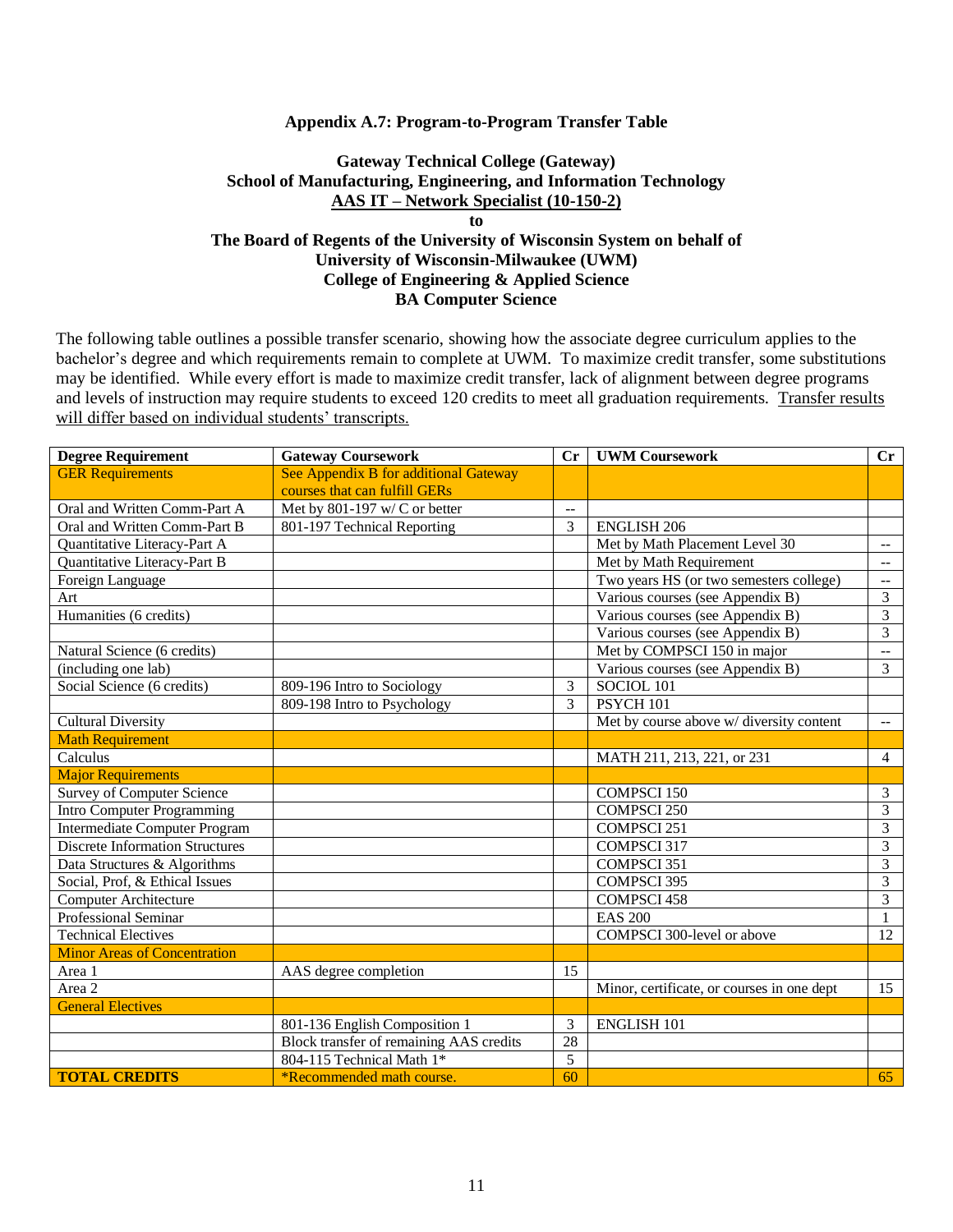#### **Appendix A.8: Program-to-Program Transfer Table**

## **Gateway Technical College (Gateway) School of Manufacturing, Engineering, and Information Technology AAS IT – Software Developer (10-152-1) to**

## **The Board of Regents of the University of Wisconsin System on behalf of University of Wisconsin-Milwaukee (UWM) College of Engineering & Applied Science BA Computer Science**

| <b>Degree Requirement</b>              | <b>Gateway Coursework</b>               | $C_{r}$         | <b>UWM Coursework</b>                      | Cr                                            |
|----------------------------------------|-----------------------------------------|-----------------|--------------------------------------------|-----------------------------------------------|
| <b>GER Requirements</b>                | See Appendix B for additional Gateway   |                 |                                            |                                               |
|                                        | courses that can fulfill GERs           |                 |                                            |                                               |
| Oral and Written Comm-Part A           | Met by 801-197 w/ C or better           | $\overline{a}$  |                                            |                                               |
| Oral and Written Comm-Part B           | 801-197 Technical Reporting             | 3               | <b>ENGLISH 206</b>                         |                                               |
| Quantitative Literacy-Part A           |                                         |                 | Met by Math Placement Level 30             | $\mathord{\hspace{1pt}\text{--}\hspace{1pt}}$ |
| Quantitative Literacy-Part B           |                                         |                 | Met by Math Requirement                    | $\overline{a}$                                |
| Foreign Language                       |                                         |                 | Two years HS (or two semesters college)    | $\overline{\phantom{a}}$                      |
| Art                                    |                                         |                 | Various courses (see Appendix B)           | 3                                             |
| Humanities (6 credits)                 |                                         |                 | Various courses (see Appendix B)           | 3                                             |
|                                        |                                         |                 | Various courses (see Appendix B)           | $\overline{3}$                                |
| Natural Science (6 credits)            |                                         |                 | Met by COMPSCI 150 in major                | $\overline{a}$                                |
| (including one lab)                    |                                         |                 | Various courses (see Appendix B)           | $\overline{3}$                                |
| Social Science (6 credits)             | 809-195 Economics                       | 3               | ECON 100                                   |                                               |
|                                        | 809-198 Intro to Psychology             | 3               | PSYCH <sub>101</sub>                       |                                               |
| <b>Cultural Diversity</b>              |                                         |                 | Met by course above w/ diversity content   | $\mathbb{H}^{\mathbb{H}}$                     |
| <b>Math Requirement</b>                |                                         |                 |                                            |                                               |
| Calculus                               |                                         |                 | MATH 211, 213, 221, or 231                 | $\overline{4}$                                |
| <b>Major Requirements</b>              |                                         |                 |                                            |                                               |
| <b>Survey of Computer Science</b>      |                                         |                 | <b>COMPSCI 150</b>                         | $\overline{3}$                                |
| <b>Intro Computer Programming</b>      | 152-122 Computer Programming            |                 | <b>COMPSCI 250</b>                         |                                               |
| <b>Intermediate Computer Program</b>   | 152-125 Computer Programming, Adv.      |                 | <b>COMPSCI 251</b>                         |                                               |
| <b>Discrete Information Structures</b> |                                         |                 | COMPSCI 317                                | 3                                             |
| Data Structures & Algorithms           |                                         |                 | COMPSCI 351                                | $\overline{\mathbf{3}}$                       |
| Social, Prof, & Ethical Issues         |                                         |                 | <b>COMPSCI 395</b>                         | 3                                             |
| <b>Computer Architecture</b>           |                                         |                 | <b>COMPSCI 458</b>                         | $\overline{3}$                                |
| <b>Professional Seminar</b>            |                                         |                 | <b>EAS 200</b>                             | $\mathbf{1}$                                  |
| <b>Technical Electives</b>             |                                         |                 | COMPSCI 300-level or above                 | 12                                            |
| <b>Minor Areas of Concentration</b>    |                                         |                 |                                            |                                               |
| Area 1                                 | AAS degree completion                   | 15              |                                            |                                               |
| Area 2                                 |                                         |                 | Minor, certificate, or courses in one dept | 15                                            |
| <b>General Electives</b>               |                                         |                 |                                            |                                               |
|                                        | 801-136 English Composition 1           | 3               | <b>ENGLISH 101</b>                         |                                               |
|                                        | Block transfer of remaining AAS credits | $\overline{25}$ |                                            |                                               |
|                                        | 804-115 Technical Math 1*               | 5               |                                            |                                               |
| <b>TOTAL CREDITS</b>                   | *Recommended math course.               | $\overline{63}$ |                                            | 59                                            |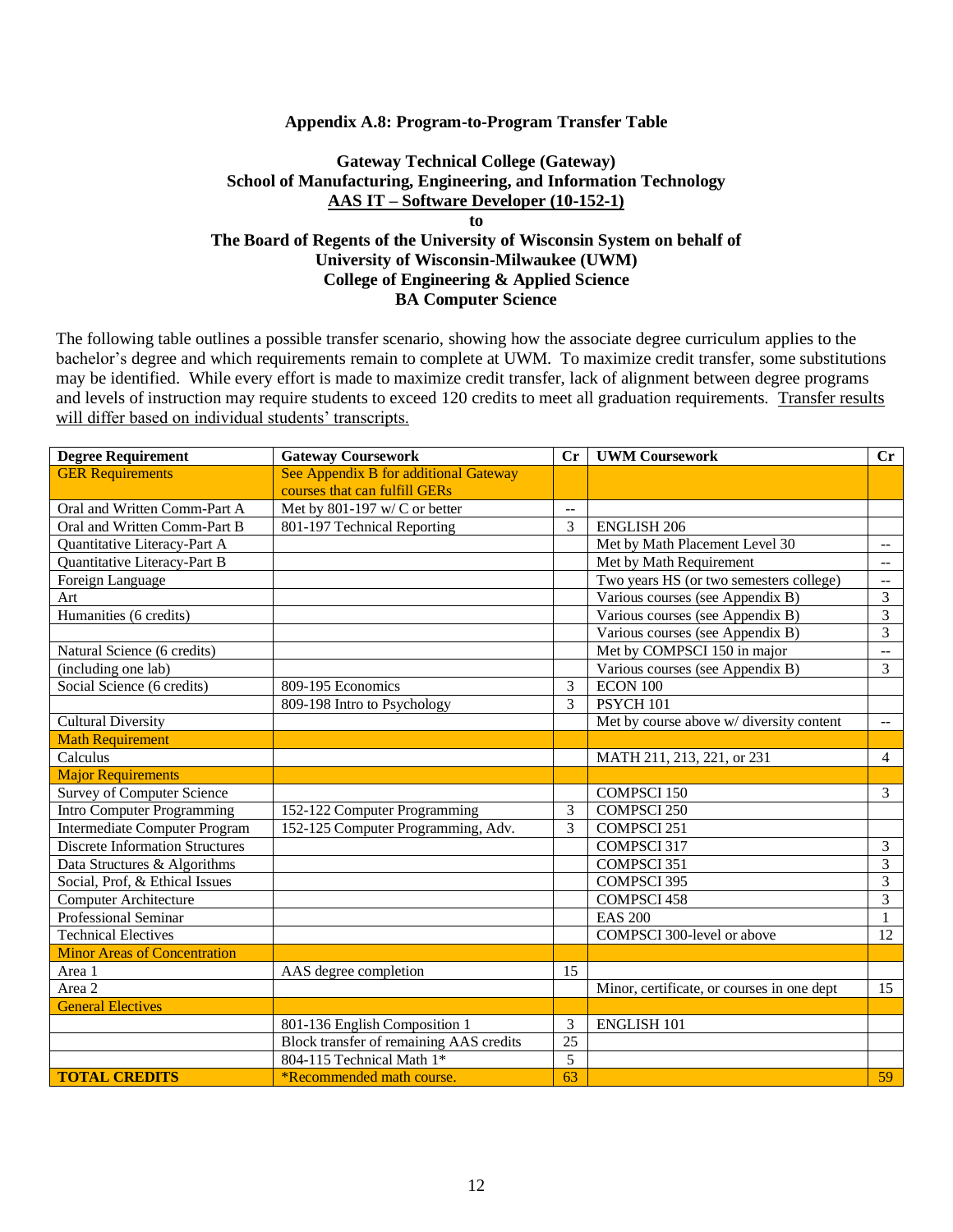#### **Appendix A.9: Program-to-Program Transfer Table**

## **Gateway Technical College (Gateway) School of Manufacturing, Engineering, and Information Technology AAS IT – Web Software Developer (10-152-4)**

**to The Board of Regents of the University of Wisconsin System on behalf of University of Wisconsin-Milwaukee (UWM) College of Engineering & Applied Science BA Computer Science**

| <b>Degree Requirement</b>              | <b>Gateway Coursework</b>               | Cr                       | <b>UWM Coursework</b>                      | Cr                                            |
|----------------------------------------|-----------------------------------------|--------------------------|--------------------------------------------|-----------------------------------------------|
| <b>GER Requirements</b>                | See Appendix B for additional Gateway   |                          |                                            |                                               |
|                                        | courses that can fulfill GERs           |                          |                                            |                                               |
| Oral and Written Comm-Part A           | Met by $801-197$ w/C or better          | $\overline{\phantom{0}}$ |                                            |                                               |
| Oral and Written Comm-Part B           | 801-197 Technical Reporting             | 3                        | <b>ENGLISH 206</b>                         |                                               |
| Quantitative Literacy-Part A           |                                         |                          | Met by Math Placement Level 30             | $\mathord{\hspace{1pt}\text{--}\hspace{1pt}}$ |
| Quantitative Literacy-Part B           |                                         |                          | Met by Math Requirement                    | $\mathcal{L}_{\mathcal{F}}$                   |
| Foreign Language                       |                                         |                          | Two years HS (or two semesters college)    | $\overline{\phantom{a}}$                      |
| Art                                    |                                         |                          | Various courses (see Appendix B)           | 3                                             |
| Humanities (6 credits)                 |                                         |                          | Various courses (see Appendix B)           | 3                                             |
|                                        |                                         |                          | Various courses (see Appendix B)           | $\overline{3}$                                |
| Natural Science (6 credits)            |                                         |                          | Met by COMPSCI 150 in major                | $\overline{a}$                                |
| (including one lab)                    |                                         |                          | Various courses (see Appendix B)           | $\overline{3}$                                |
| Social Science (6 credits)             | 809-195 Economics                       | 3                        | <b>ECON 100</b>                            |                                               |
|                                        | 809-198 Intro to Psychology             | 3                        | PSYCH <sub>101</sub>                       |                                               |
| <b>Cultural Diversity</b>              |                                         |                          | Met by course above w/ diversity content   | $\overline{\phantom{a}}$                      |
| <b>Math Requirement</b>                |                                         |                          |                                            |                                               |
| Calculus                               |                                         |                          | MATH 211, 213, 221, or 231                 | $\overline{4}$                                |
| <b>Major Requirements</b>              |                                         |                          |                                            |                                               |
| <b>Survey of Computer Science</b>      |                                         |                          | <b>COMPSCI 150</b>                         | $\overline{3}$                                |
| <b>Intro Computer Programming</b>      | 152-184 Java Programming 1              |                          | <b>COMPSCI 250</b>                         |                                               |
| <b>Intermediate Computer Program</b>   | 152-174 Java Programming 2              | 3                        | <b>COMPSCI 251</b>                         |                                               |
| <b>Discrete Information Structures</b> |                                         |                          | COMPSCI 317                                | 3                                             |
| Data Structures & Algorithms           |                                         |                          | COMPSCI 351                                | $\overline{3}$                                |
| Social, Prof, & Ethical Issues         |                                         |                          | <b>COMPSCI 395</b>                         | 3                                             |
| <b>Computer Architecture</b>           |                                         |                          | <b>COMPSCI 458</b>                         | 3                                             |
| Professional Seminar                   |                                         |                          | <b>EAS 200</b>                             | 1                                             |
| <b>Technical Electives</b>             |                                         |                          | COMPSCI 300-level or above                 | $\overline{12}$                               |
| <b>Minor Areas of Concentration</b>    |                                         |                          |                                            |                                               |
| Area 1                                 | AAS degree completion                   | 15                       |                                            |                                               |
| Area 2                                 |                                         |                          | Minor, certificate, or courses in one dept | 15                                            |
| <b>General Electives</b>               |                                         |                          |                                            |                                               |
|                                        | 801-136 English Composition 1           | 3                        | <b>ENGLISH 101</b>                         |                                               |
|                                        | Block transfer of remaining AAS credits | 24                       |                                            |                                               |
|                                        | 804-115 Technical Math 1*               | 5                        |                                            |                                               |
| <b>TOTAL CREDITS</b>                   | *Recommended math course.               | 62                       |                                            | 59                                            |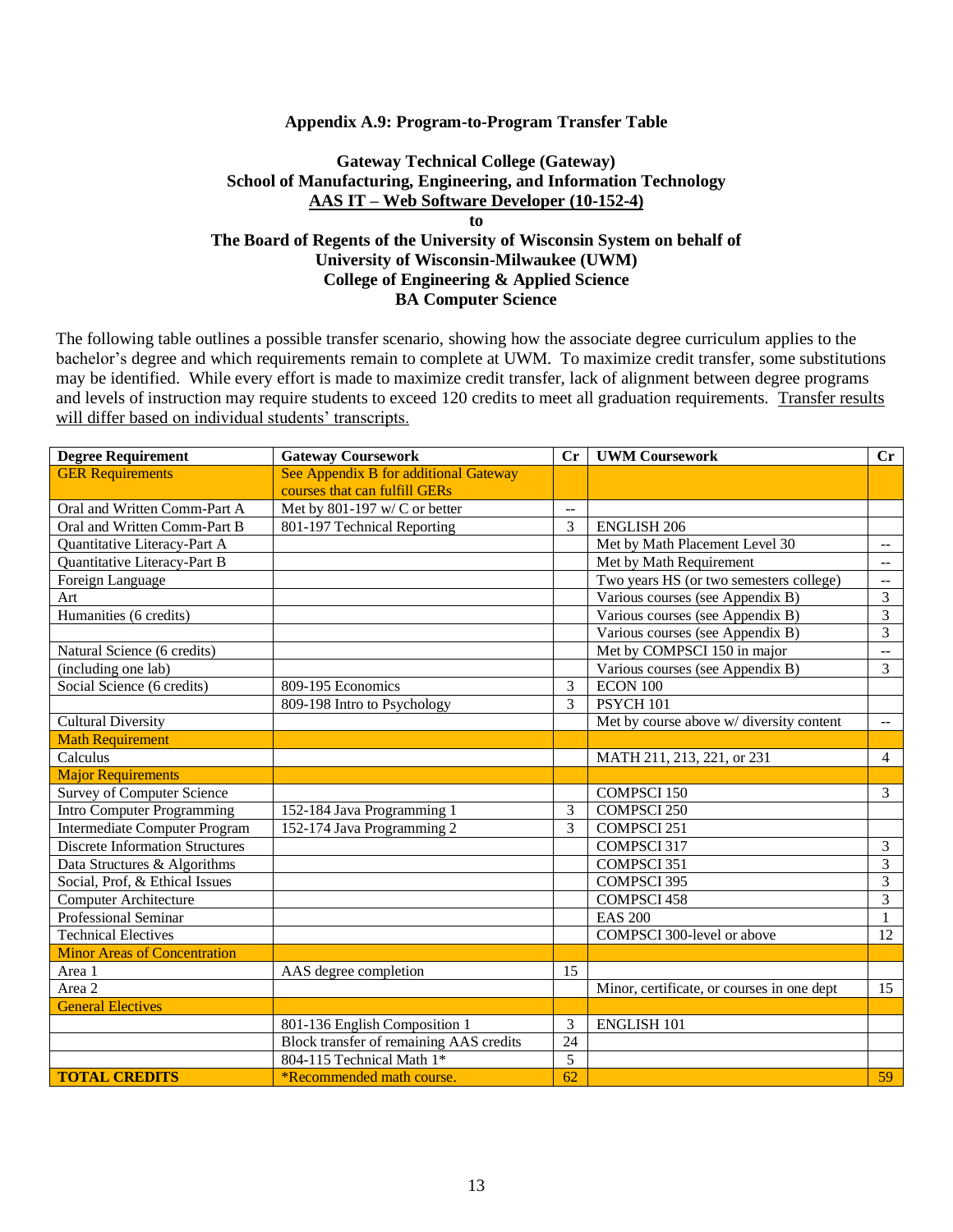### **Appendix A.10: Program-to-Program Transfer Table**

## **Gateway Technical College (Gateway) School of Manufacturing, Engineering, and Information Technology AAS Mechanical Design Technology (10-606-1)**

## **to The Board of Regents of the University of Wisconsin System on behalf of University of Wisconsin-Milwaukee (UWM) College of Engineering & Applied Science BA Computer Science**

| <b>Degree Requirement</b>              | <b>Gateway Coursework</b>               | Cr                                      | <b>UWM Coursework</b>                      | Cr                                            |
|----------------------------------------|-----------------------------------------|-----------------------------------------|--------------------------------------------|-----------------------------------------------|
| <b>GER Requirements</b>                | See Appendix B for additional Gateway   |                                         |                                            |                                               |
|                                        | courses that can fulfill GERs           |                                         |                                            |                                               |
| Oral and Written Comm-Part A           |                                         |                                         | <b>ENGLISH 102</b>                         | 3                                             |
| Oral and Written Comm-Part B           |                                         |                                         | ENGLISH 206 or other                       | 3                                             |
| Quantitative Literacy-Part A           |                                         |                                         | Met by Math Placement Level 30             | $\mathbb{L}^{\perp}$                          |
| Quantitative Literacy-Part B           |                                         | Met by Math Requirement                 |                                            | $\overline{\phantom{a}}$                      |
| Foreign Language                       |                                         | Two years HS (or two semesters college) |                                            | $\mathord{\hspace{1pt}\text{--}\hspace{1pt}}$ |
| Art                                    |                                         |                                         | Various courses (see Appendix B)           | $\overline{3}$                                |
| Humanities (6 credits)                 | 801-198 Speech                          | 3                                       | <b>COMMUN 103</b>                          |                                               |
|                                        |                                         |                                         | Various courses (see Appendix B)           | $\overline{3}$                                |
| Natural Science (6 credits)            |                                         |                                         | Met by COMPSCI 150 in major                | $\overline{a}$                                |
| (including one lab)                    | 806-154 General Physics 1               | $\overline{4}$                          | PHYSICS 120 & 121                          |                                               |
| Social Science (6 credits)             | 809-195 Economics                       | 3<br>ECON 100                           |                                            |                                               |
|                                        | 809-198 Intro to Psychology             | 3<br>PSYCH 101                          |                                            |                                               |
| <b>Cultural Diversity</b>              |                                         |                                         | Met by course above w/ diversity content   | $\mathord{\hspace{1pt}\text{--}\hspace{1pt}}$ |
| <b>Math Requirement</b>                |                                         |                                         |                                            |                                               |
| Calculus                               |                                         |                                         | MATH 211, 213, 221, or 231                 | $\overline{4}$                                |
| <b>Major Requirements</b>              |                                         |                                         |                                            |                                               |
| <b>Survey of Computer Science</b>      |                                         |                                         | <b>COMPSCI 150</b>                         | $\mathfrak{Z}$                                |
| <b>Intro Computer Programming</b>      |                                         |                                         | <b>COMPSCI 250</b>                         | 3                                             |
| <b>Intermediate Computer Program</b>   |                                         |                                         | <b>COMPSCI 251</b>                         | 3                                             |
| <b>Discrete Information Structures</b> |                                         |                                         | <b>COMPSCI 317</b>                         | 3                                             |
| Data Structures & Algorithms           |                                         |                                         | <b>COMPSCI 351</b>                         | 3                                             |
| Social, Prof, & Ethical Issues         |                                         |                                         | <b>COMPSCI 395</b>                         | 3                                             |
| <b>Computer Architecture</b>           |                                         |                                         | <b>COMPSCI 458</b>                         | 3                                             |
| Professional Seminar                   |                                         |                                         | <b>EAS 200</b>                             | 1                                             |
| <b>Technical Electives</b>             |                                         |                                         | COMPSCI 300-level or above                 | 12                                            |
| <b>Minor Areas of Concentration</b>    |                                         |                                         |                                            |                                               |
| Area 1                                 | AAS degree completion                   | 15                                      |                                            |                                               |
| Area 2                                 |                                         |                                         | Minor, certificate, or courses in one dept | 15                                            |
| <b>General Electives</b>               |                                         |                                         |                                            |                                               |
|                                        | 801-136 English Composition 1           | 3                                       | <b>ENGLISH 101</b>                         |                                               |
|                                        | Block transfer of remaining AAS credits | 28                                      |                                            |                                               |
|                                        | 804-115 Technical Math 1*               | 5                                       |                                            |                                               |
| <b>TOTAL CREDITS</b>                   | *Recommended math course.<br>64         |                                         |                                            | 65                                            |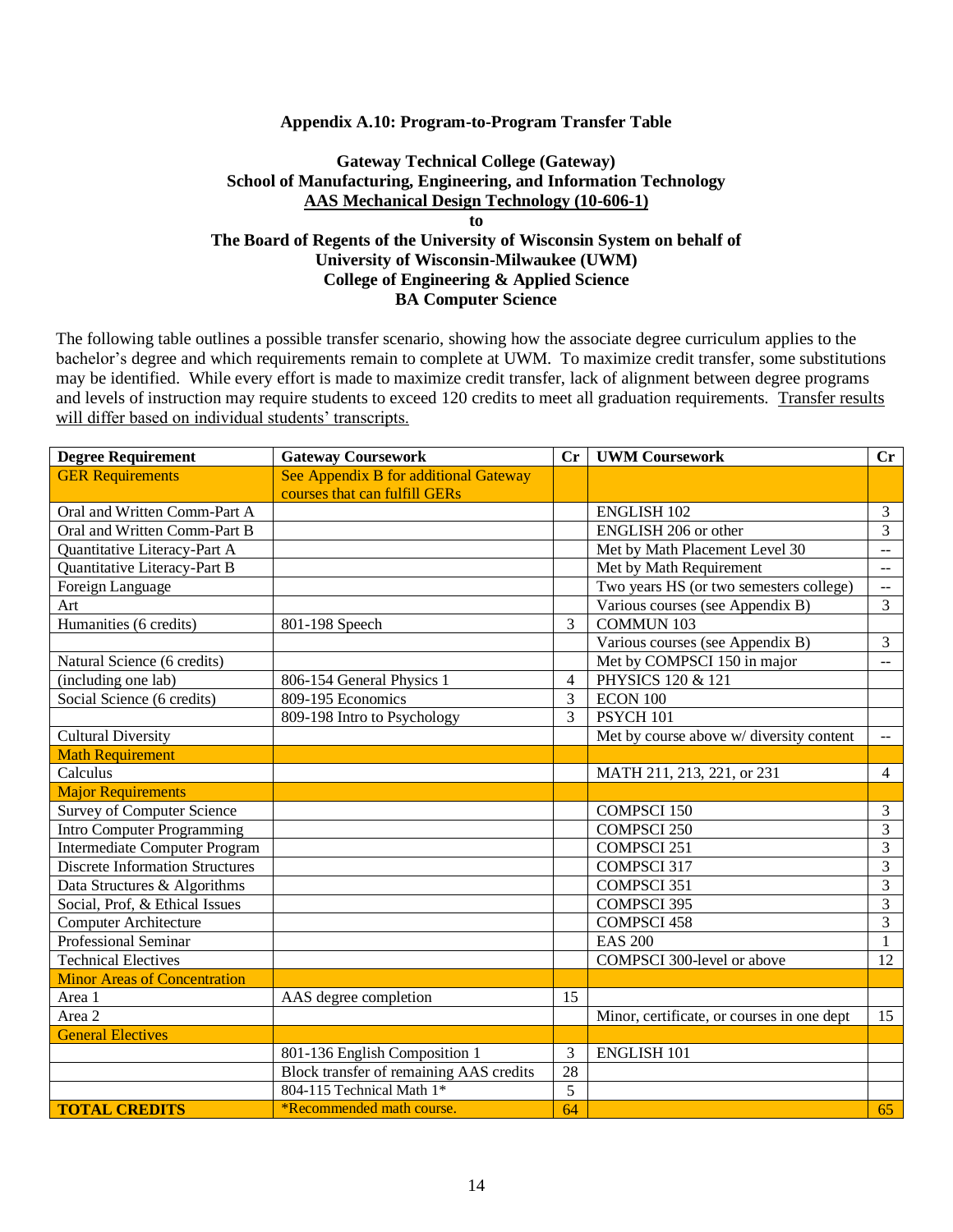**Appendix B: University General Education Requirements (GER)**

**Gateway Technical College (Gateway) School of Manufacturing, Engineering, and Information Technology AAS Architectural – Structural Engineering Technician (10-614-6) AAS Civil Engineering Technology (10-607-4) AAS Electrical Engineering Technology (10-662-1) AAS IT – Cybersecurity Specialist (10-151-2) AAS IT – Data Analytics Specialist (10-156-3) AAS IT – Network Specialist (10-150-2) AAS IT – Software Developer (10-152-1) AAS IT – Web Software Developer (10-152-4) AAS Mechanical Design Technology (10-606-1) to The Board of Regents of the University of Wisconsin System on behalf of University of Wisconsin-Milwaukee (UWM) College of Engineering & Applied Science BA Computer Science**

General Education Requirements (GER) give structure to each student's education while providing the student the greatest possible freedom to design an individual academic program. These requirements include two major categories: **competency** and **distribution**.

**Competency** requirements are designed to assure proficiency in oral and written communication (OWC Parts A & B), quantitative literacy (QL Parts A & B), & foreign languages.

**Distribution** requirements are designed to provide students with a broad body of knowledge in the areas of the arts, humanities, natural sciences, and social sciences as a foundation for specialization.

The table below outlines the University of Wisconsin-Milwaukee's GER requirements. Note that College of Letters and Science majors must complete GER coursework above and beyond what is listed here. Some programs/majors will require specific coursework for certain competency and distribution requirements. Consult with an advisor early in your academic career to ensure that you choose the best coursework for your intended program of study.

| <b>GER Category</b>            | Min. Credits | <b>Fulfilled by</b>                                                       |
|--------------------------------|--------------|---------------------------------------------------------------------------|
| <b>Competency Requirements</b> |              |                                                                           |
| OWC-A                          | $0 - 3$      | 1. C or higher in ENGLISH 102 or equivalent                               |
|                                |              | 2. An appropriate placement score or recognized test credit               |
| OWC-B                          | 3            | An approved advanced course with a significant written or oral            |
|                                |              | communication component.                                                  |
| $QL-A$                         | $0 - 3$      | 1. C or higher on approved math coursework at UWM or in transfer          |
|                                |              | 2. An appropriate placement score or recognized test credit               |
| $QL-B$                         | 3            | An approved course as determined by the major. QL Part B courses          |
|                                |              | make significant use of quantitative tools in the context of other course |
|                                |              | material.                                                                 |
| Foreign Language               | $0 - 6$      | 1. Successfully passing two consecutive years of high school-level        |
|                                |              | instruction in a single foreign language,                                 |
|                                |              | 2. Successfully passing two consecutive semesters of college-level        |
|                                |              | instruction in a single foreign language, or                              |
|                                |              | 3. Demonstrating foreign language ability equivalent to two semesters of  |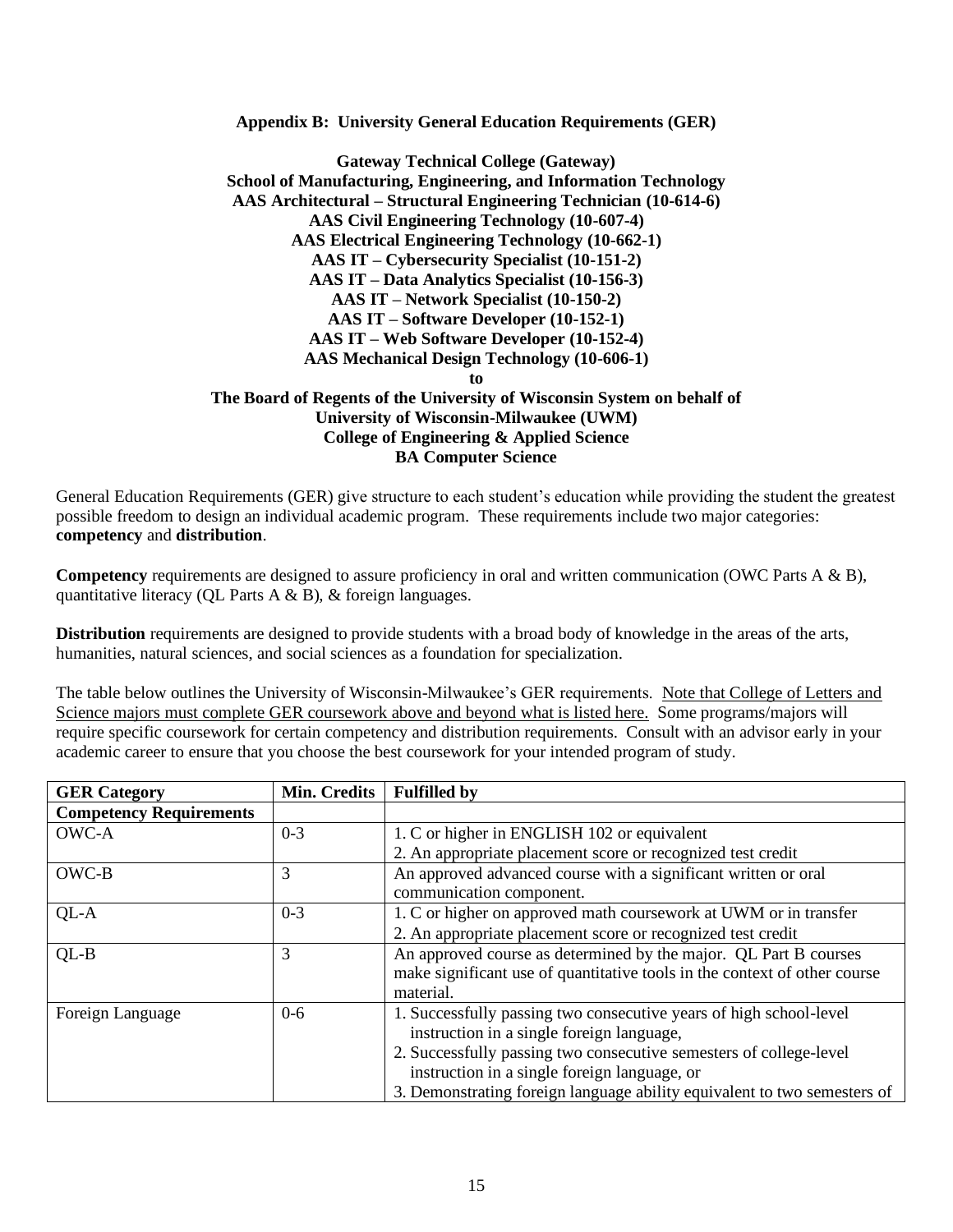|                                  |         | a single foreign language by earning a satisfactory score on an<br>approved placement, proficiency, departmental, or other examination.                                                                                                                                                          |
|----------------------------------|---------|--------------------------------------------------------------------------------------------------------------------------------------------------------------------------------------------------------------------------------------------------------------------------------------------------|
| <b>Distribution Requirements</b> |         |                                                                                                                                                                                                                                                                                                  |
| Arts                             | 3       | A course in the history, philosophy, theory, or practice of the creative<br>and interpretive arts.                                                                                                                                                                                               |
| Humanities                       | 6       | Two courses that address questions, issues, and concepts basic to the<br>formation of character and the establishment of values in a human<br>context. Common subject areas include art history, history, language<br>and literature, philosophy, religious studies, and film and media studies. |
| <b>Natural Sciences</b>          | 6       | At least two courses; one must include laboratory or field experience<br>illustrating the generation and testing of data and the application of<br>concepts and knowledge to the solution of problems.                                                                                           |
| Social Sciences                  | 6       | Two courses dealing with the study of human behavior, human cultural<br>and physical variation and evolution, and the organization, development,<br>and consequences of human activity, both past and present.                                                                                   |
| <b>Cultural Diversity</b>        | $0 - 3$ | As part of the distribution requirements, one course must pertain to the<br>study of the life experiences of African Americans, Latino/Hispanic<br>Americans, American Indians, or Asian Americans.                                                                                              |

#### **Gateway GER Transfer Courses**

The following list can be consulted to find Gateway courses that meet UWM GER requirements. This list is not meant to be exhaustive. There may be additional Gateway courses that are transferrable as GER equivalents. Please consult with an advisor; both Transferology (www.transferology.com) and the Transfer Equivalency Database (TED) (ted.uwm.edu) offer searchable databases that indicate GER status.

Competency—OWC-A:

801-150 English Composition II

Competency—OWC-B:

105-106 Business Communications 801-197 Technical Reporting

Competency—QL-A:

804-133 Math & Logic 804-135 Quantitative Reasoning

Competency—QL-B:

804-189 Introductory Statistics 804-198 Calculus 1

804-197 College Algebra & Trigonometry w/ Apps

Competency—Foreign Language:

*College coursework in a foreign language through the second semester.* 802-125 Spanish II

Distribution—Arts:

801-177 Creative Writing